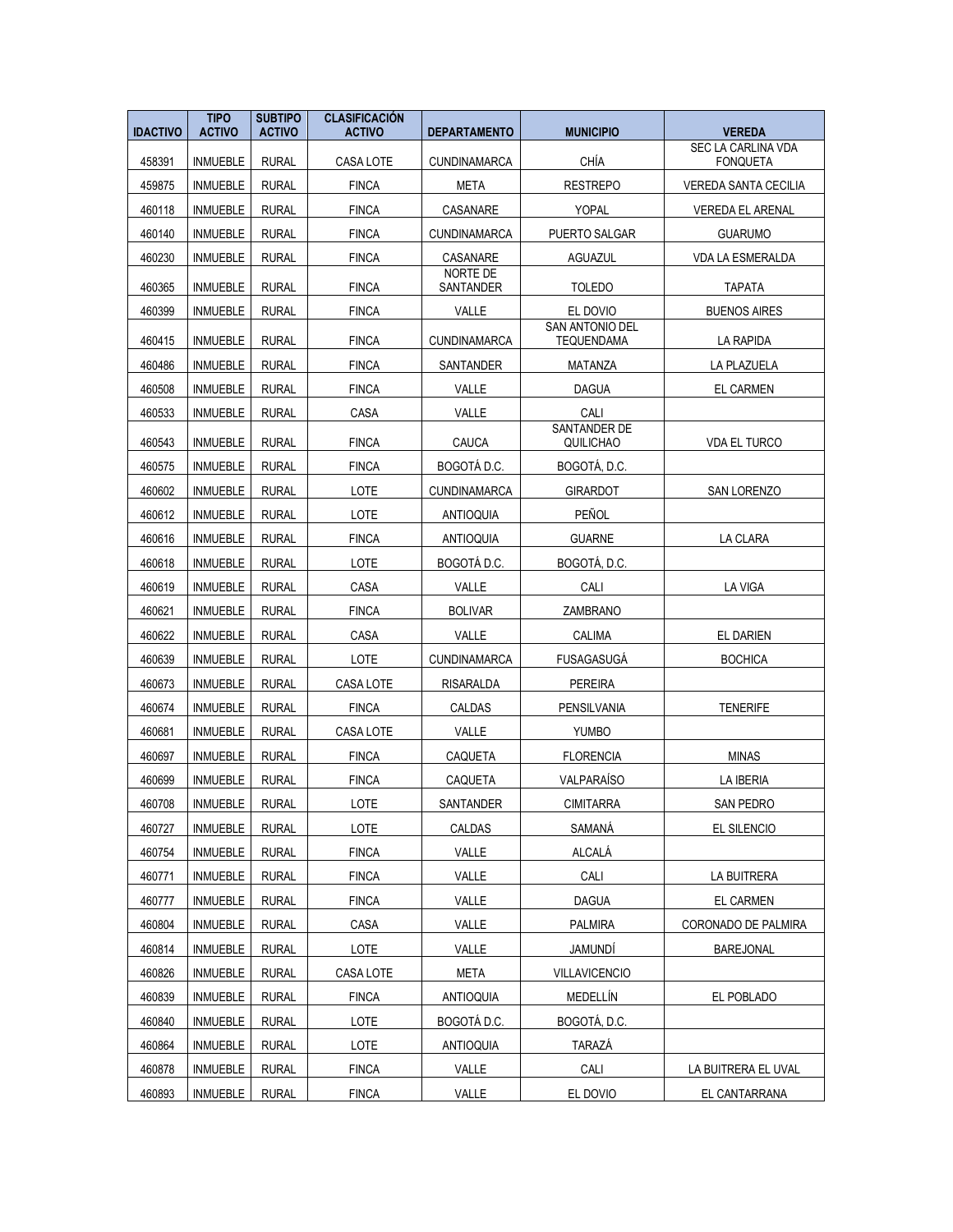| 460923 | <b>INMUEBLE</b> | <b>RURAL</b> | <b>FINCA</b>                | <b>CUNDINAMARCA</b> | <b>SASAIMA</b>       | LA GRANJA                         |
|--------|-----------------|--------------|-----------------------------|---------------------|----------------------|-----------------------------------|
| 460951 | <b>INMUEBLE</b> | <b>RURAL</b> | <b>FINCA</b>                | CAUCA               | <b>BALBOA</b>        | <b>CACHIMBO</b>                   |
| 460963 | <b>INMUEBLE</b> | <b>RURAL</b> | <b>FINCA</b>                | CALDAS              | SAMANÁ               |                                   |
| 460975 | <b>INMUEBLE</b> | <b>RURAL</b> | <b>FINCA</b>                | VALLE               | <b>DAGUA</b>         | <b>EL CARMEN</b>                  |
| 460978 | <b>INMUEBLE</b> | <b>RURAL</b> | <b>FINCA</b>                | <b>ANTIOQUIA</b>    | TARAZÁ               | <b>SAN JULIAN</b>                 |
| 460946 | <b>INMUEBLE</b> | <b>RURAL</b> | <b>FINCA</b>                | CALDAS              | PENSILVANIA          | <b>TENERIFE</b>                   |
| 460940 | <b>INMUEBLE</b> | <b>RURAL</b> | <b>FINCA</b>                | <b>ANTIOQUIA</b>    | EL BAGRE             | SANTA BARBARA                     |
| 460986 | <b>INMUEBLE</b> | <b>RURAL</b> | CASA LOTE                   | VALLE               | <b>PALMIRA</b>       | <b>CORONADO</b>                   |
| 460987 | <b>INMUEBLE</b> | <b>RURAL</b> | <b>FINCA</b>                | <b>ANTIOQUIA</b>    | <b>TARAZÁ</b>        | <b>PECORA</b>                     |
| 460988 | <b>INMUEBLE</b> | <b>RURAL</b> | CASA                        | <b>BOYACA</b>       | <b>DUITAMA</b>       | <b>VEREDA SAN ANTONIO</b>         |
| 460991 | <b>INMUEBLE</b> | <b>RURAL</b> | LOTE                        | <b>CUNDINAMARCA</b> | <b>PUERTO SALGAR</b> | <b>GUARUMO</b>                    |
| 461009 | <b>INMUEBLE</b> | <b>RURAL</b> | LOTE                        | CALDAS              | PENSILVANIA          | ARBOLEDA                          |
| 461011 | <b>INMUEBLE</b> | <b>RURAL</b> | <b>FINCA</b>                | <b>ANTIOQUIA</b>    | <b>TARAZÁ</b>        | <b>VEREDA MAN</b>                 |
| 461017 | <b>INMUEBLE</b> | <b>RURAL</b> | LOTE                        | CAQUETA             | <b>MORELIA</b>       | LIBERIA                           |
| 461021 | <b>INMUEBLE</b> | <b>RURAL</b> | <b>FINCA</b>                | <b>PUTUMAYO</b>     | PUERTO CAICEDO       | <b>VEREDA EL CEDRAL</b>           |
| 461022 | <b>INMUEBLE</b> | <b>RURAL</b> | <b>FINCA</b>                | <b>TOLIMA</b>       | AMBALEMA             | <b>PAJONALES</b>                  |
| 461031 | <b>INMUEBLE</b> | <b>RURAL</b> | LOTE                        | VALLE               | <b>PALMIRA</b>       | <b>CORREGIMIENTO</b><br>PALMASECA |
| 461046 | <b>INMUEBLE</b> | <b>RURAL</b> | CASA                        | VALLE               | CALI                 | LA BUITRERA                       |
| 461057 | <b>INMUEBLE</b> | <b>RURAL</b> | <b>FINCA</b>                | <b>BOYACA</b>       | SANTA MARÍA          | VEREDA CAÑO NEGRO                 |
| 461070 | <b>INMUEBLE</b> | <b>RURAL</b> | <b>FINCA</b>                | <b>ANTIOQUIA</b>    | VALDIVIA             | <b>ASTILLEROS</b>                 |
| 461072 | <b>INMUEBLE</b> | <b>RURAL</b> | LOTE                        | <b>ANTIOQUIA</b>    | LA UNIÓN             | <b>PIEDRAS</b>                    |
| 461090 | <b>INMUEBLE</b> | <b>RURAL</b> | <b>FINCA</b>                | CALDAS              | PENSILVANIA          | <b>ALEGRIAS</b>                   |
| 461093 | <b>INMUEBLE</b> | <b>RURAL</b> | LOTE                        | CAUCA               | <b>TIMBÍO</b>        | CAMPOSANO                         |
| 461107 | <b>INMUEBLE</b> | <b>RURAL</b> | <b>FINCA</b>                | CALDAS              | CHINCHINÁ            | EL CONGAL                         |
| 461109 | <b>INMUEBLE</b> | <b>RURAL</b> | <b>FINCA</b>                | <b>CUNDINAMARCA</b> | <b>SUPATÁ</b>        | EL IMPARAL                        |
| 461110 | <b>INMUEBLE</b> | <b>RURAL</b> | <b>FINCA</b>                | <b>ANTIOQUIA</b>    | TARAZÁ               | EL GUAIMARO                       |
| 461128 | <b>INMUEBLE</b> | <b>RURAL</b> | <b>FINCA</b>                | CALDAS              | PENSILVANIA          | <b>LA PALMA</b>                   |
| 461149 | <b>INMUEBLE</b> | <b>RURAL</b> | <b>FINCA</b>                | <b>CUNDINAMARCA</b> | PUERTO SALGAR        | <b>SAN ANTONIO</b>                |
| 461227 | <b>INMUEBLE</b> | <b>RURAL</b> | CASA RECREO                 | VALLE               | CALI                 | PANCE                             |
| 461233 | <b>INMUEBLE</b> | <b>RURAL</b> | <b>FINCA</b>                | <b>ANTIOQUIA</b>    | EL BAGRE             | LA LUCHA                          |
| 461244 | <b>INMUEBLE</b> | <b>RURAL</b> | <b>FINCA</b>                | <b>CALDAS</b>       | PENSILVANIA          | <b>FLORIDA</b>                    |
| 461251 | <b>INMUEBLE</b> | <b>RURAL</b> | LOTE                        | <b>ANTIOQUIA</b>    | MEDELLÍN             |                                   |
| 461255 | <b>INMUEBLE</b> | <b>RURAL</b> | <b>FINCA</b>                | CALDAS              | PENSILVANIA          | <b>SEBASTOPOL</b>                 |
| 461256 | <b>INMUEBLE</b> | <b>RURAL</b> | <b>FINCA</b>                | <b>CALDAS</b>       | SAMANÁ               | <b>BELEN</b>                      |
| 461262 | <b>INMUEBLE</b> | <b>RURAL</b> | <b>FINCA</b>                | SANTANDER           | <b>SUAITA</b>        | <b>MACANAS</b>                    |
| 461275 | <b>INMUEBLE</b> | <b>RURAL</b> | LOTE                        | <b>ANTIOQUIA</b>    | <b>ENVIGADO</b>      |                                   |
| 461310 | <b>INMUEBLE</b> | <b>RURAL</b> | LOTE                        | <b>META</b>         | <b>VILLAVICENCIO</b> |                                   |
| 461375 | <b>INMUEBLE</b> | <b>RURAL</b> | <b>FINCA</b>                | CAUCA               | <b>MERCADERES</b>    | <b>ARBOLITO</b>                   |
| 461384 | <b>INMUEBLE</b> | <b>RURAL</b> | <b>MEJORAS</b><br>AGRÍCOLAS | CHOCO               | <b>BAHÍA SOLANO</b>  |                                   |
| 461385 | <b>INMUEBLE</b> | <b>RURAL</b> | CASA RECREO                 | <b>META</b>         | <b>VILLAVICENCIO</b> | EL CAIRO                          |
| 461387 | <b>INMUEBLE</b> | <b>RURAL</b> | LOTE                        | META                | <b>VILLAVICENCIO</b> | EL CAIRO                          |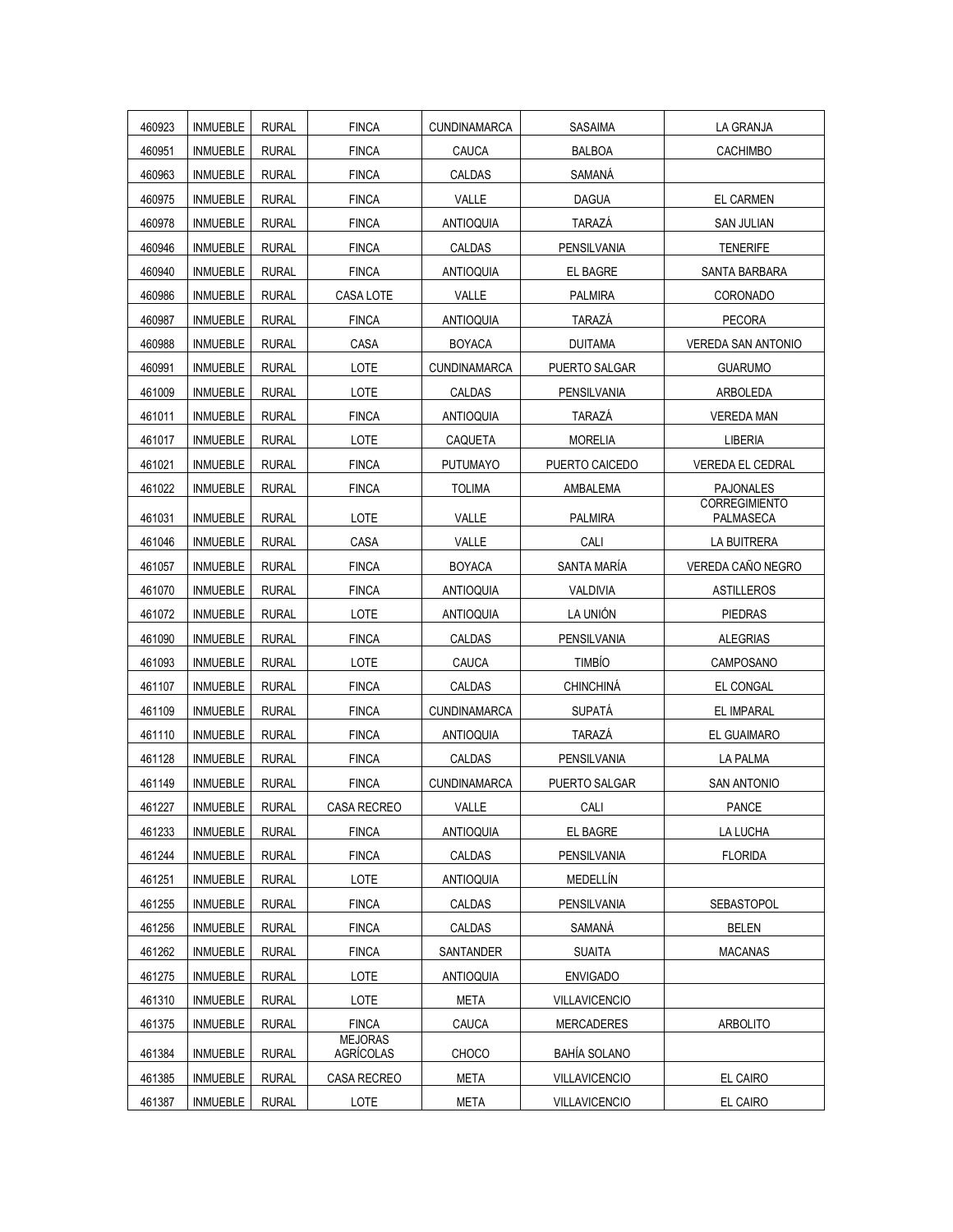| 461393 | <b>INMUEBLE</b> | <b>RURAL</b> | <b>FINCA</b>                         | <b>NARIÑO</b>       | SAN ANDRÉS DE TUMACO | <b>INSPECCION DE POLICIA DE</b><br><b>LLORENTE</b> |
|--------|-----------------|--------------|--------------------------------------|---------------------|----------------------|----------------------------------------------------|
| 461397 | <b>INMUEBLE</b> | <b>RURAL</b> | <b>FINCA</b>                         | <b>NARIÑO</b>       | SAN ANDRÉS DE TUMACO | <b>LLORENTE</b>                                    |
| 461406 | <b>INMUEBLE</b> | <b>RURAL</b> | <b>FINCA</b>                         | <b>NARIÑO</b>       | SAN ANDRÉS DE TUMACO | PARAJE DE VAQUERIO                                 |
| 461409 | <b>INMUEBLE</b> | <b>RURAL</b> | LOTE                                 | <b>NARIÑO</b>       | SAN ANDRÉS DE TUMACO | <b>LLORENTE</b>                                    |
| 461415 | <b>INMUEBLE</b> | <b>RURAL</b> | <b>FINCA</b>                         | CAUCA               | <b>BALBOA</b>        | SAN ALFONSO                                        |
| 461420 | <b>INMUEBLE</b> | <b>RURAL</b> | <b>FINCA</b>                         | VALLE               | <b>VIJES</b>         | <b>LA RIVERA</b>                                   |
| 461436 | <b>INMUEBLE</b> | <b>RURAL</b> | LOTE                                 | CUNDINAMARCA        | CHÍA                 | YERBABUENA                                         |
| 461444 | <b>INMUEBLE</b> | <b>RURAL</b> | <b>FINCA</b>                         | <b>CUNDINAMARCA</b> | YACOPÍ               | <b>GUARUMAL</b>                                    |
| 461457 | <b>INMUEBLE</b> | <b>RURAL</b> | <b>FINCA</b>                         | <b>CUNDINAMARCA</b> | PUERTO SALGAR        | <b>GUARUMO</b>                                     |
| 461484 | <b>INMUEBLE</b> | <b>RURAL</b> | <b>FINCA</b>                         | QUINDIO             | GÉNOVA               | <b>PEDREGALES</b>                                  |
| 461496 | <b>INMUEBLE</b> | <b>RURAL</b> | <b>FINCA</b>                         | CALDAS              | PENSILVANIA          | LA LOMA                                            |
| 461505 | <b>INMUEBLE</b> | <b>RURAL</b> | LOTE                                 | CAUCA               | CAJIBÍO              |                                                    |
| 461526 | <b>INMUEBLE</b> | <b>RURAL</b> | <b>FINCA</b>                         | <b>TOLIMA</b>       | <b>IBAGUÉ</b>        | <b>TOCHES</b>                                      |
| 461527 | <b>INMUEBLE</b> | <b>RURAL</b> | LOTE                                 | CUNDINAMARCA        | PUERTO SALGAR        | <b>GUARUMO</b>                                     |
| 461529 | <b>INMUEBLE</b> | <b>RURAL</b> | LOTE                                 | <b>CUNDINAMARCA</b> | PUERTO SALGAR        | <b>GUARUMO</b>                                     |
| 461533 | <b>INMUEBLE</b> | <b>RURAL</b> | CASA RECREO                          | <b>BOLIVAR</b>      | <b>TURBACO</b>       |                                                    |
| 461544 | <b>INMUEBLE</b> | <b>RURAL</b> | <b>FINCA</b>                         | <b>ANTIOQUIA</b>    | EL BAGRE             | VEREDA SANTA BARBARA                               |
| 461546 | <b>INMUEBLE</b> | <b>RURAL</b> | <b>FINCA</b>                         | <b>ANTIOQUIA</b>    | EL BAGRE             | <b>VEREDA SANTA BARBARA</b>                        |
| 461561 | <b>INMUEBLE</b> | <b>RURAL</b> | <b>FINCA</b>                         | <b>BOYACA</b>       | <b>OTANCHE</b>       | PLATANILLAL                                        |
| 461565 | <b>INMUEBLE</b> | <b>RURAL</b> | <b>FINCA</b>                         | VALLE               | CALIMA               |                                                    |
| 461581 | <b>INMUEBLE</b> | <b>RURAL</b> | <b>FINCA</b>                         | <b>ANTIOQUIA</b>    | <b>FREDONIA</b>      | ALTO DE CADENAS                                    |
| 461582 | <b>INMUEBLE</b> | <b>RURAL</b> | <b>FINCA</b>                         | <b>NARIÑO</b>       | SAN ANDRÉS DE TUMACO | <b>INSPECCION DE POLICIA DE</b><br><b>LLORENTE</b> |
| 461584 | <b>INMUEBLE</b> | <b>RURAL</b> | LOTE                                 | <b>ANTIOQUIA</b>    | TARAZÁ               | <b>MAN</b>                                         |
| 461585 | <b>INMUEBLE</b> | <b>RURAL</b> | LOTE                                 | CALDAS              | PENSILVANIA          | <b>SEBASTOPOL</b>                                  |
| 461595 | <b>INMUEBLE</b> | <b>RURAL</b> | <b>FINCA</b>                         | VALLE               | <b>TORO</b>          | EL GUACHAL                                         |
| 461611 | <b>INMUEBLE</b> | <b>RURAL</b> | LOTE                                 | <b>CUNDINAMARCA</b> | <b>PUERTO SALGAR</b> | LA CEIBA                                           |
| 461685 | <b>INMUEBLE</b> | <b>RURAL</b> | <b>FINCA</b>                         | <b>BOYACA</b>       | <b>PAUNA</b>         | PISTORAQUE Y SANTAROSA                             |
| 461698 | <b>INMUEBLE</b> | <b>RURAL</b> | CASA                                 | CALDAS              | <b>PALESTINA</b>     | <b>BR LAS COLINAS</b>                              |
| 461786 | <b>INMUEBLE</b> | <b>RURAL</b> | <b>FINCA</b>                         | VALLE               | EL DOVIO             | EL CASTILLO                                        |
| 461792 | <b>INMUEBLE</b> | <b>RURAL</b> | <b>FINCA</b>                         | VALLE               | JAMUNDÍ              |                                                    |
| 461793 | <b>INMUEBLE</b> | <b>RURAL</b> | <b>MEJORAS</b><br><b>CONSTRUIDAS</b> | <b>TOLIMA</b>       | <b>RONCESVALLES</b>  |                                                    |
| 461798 | <b>INMUEBLE</b> | <b>RURAL</b> | CASA RECREO                          | VALLE               | <b>DAGUA</b>         |                                                    |
| 461812 | <b>INMUEBLE</b> | <b>RURAL</b> | <b>CENTRO</b><br>VACACIONAL          | VALLE               | JAMUNDÍ              | <b>EL GUABAL</b>                                   |
| 461835 | <b>INMUEBLE</b> | <b>RURAL</b> | <b>FINCA</b>                         | <b>ARAUCA</b>       | <b>FORTUL</b>        | <b>AGUAS CLARAS</b>                                |
| 461858 | <b>INMUEBLE</b> | <b>RURAL</b> | <b>FINCA</b>                         | <b>NARIÑO</b>       | <b>PUERRES</b>       | <b>SAN MATEO</b>                                   |
| 462226 | <b>INMUEBLE</b> | <b>RURAL</b> | LOTE                                 | SANTANDER           | <b>CIMITARRA</b>     |                                                    |
| 462357 | <b>INMUEBLE</b> | <b>RURAL</b> | LOTE                                 | MAGDALENA           | SANTA MARTA          | URB VILLA LETY SEC EL<br><b>RODADERO</b>           |
| 462358 | <b>INMUEBLE</b> | <b>RURAL</b> | <b>FINCA</b>                         | MAGDALENA           | SANTA MARTA          | <b>VDA EL LIMON</b>                                |
| 462367 | <b>INMUEBLE</b> | <b>RURAL</b> | LOTE                                 | CALDAS              | PENSILVANIA          | URB SANTA TERESITA                                 |
| 462368 | <b>INMUEBLE</b> | <b>RURAL</b> | <b>FINCA</b>                         | <b>RISARALDA</b>    | LA CELIA             | <b>BRR URIBE URIBE</b>                             |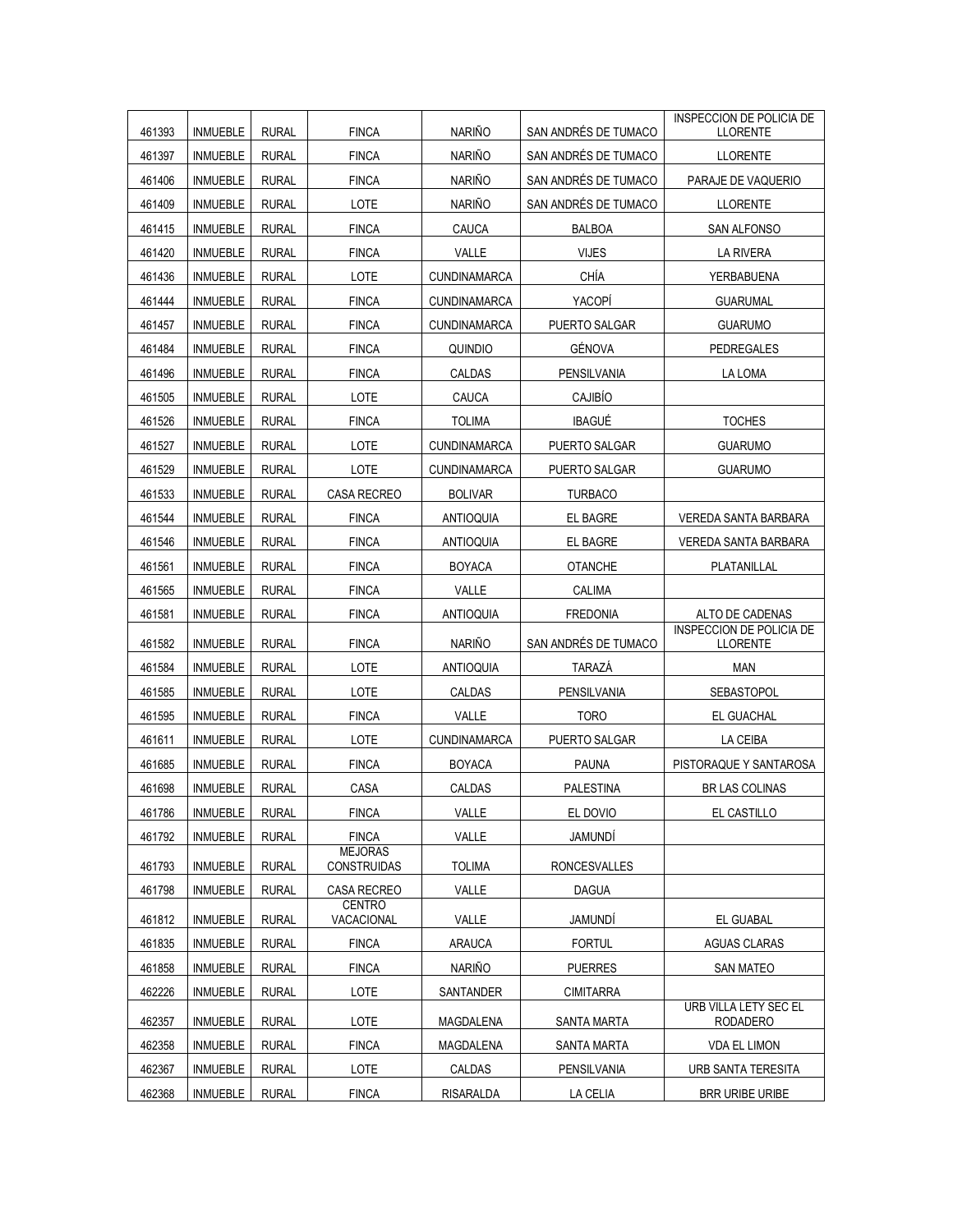| 462469 | <b>INMUEBLE</b> | <b>RURAL</b> | LOTE         | <b>PUTUMAYO</b>     | VALLE DEL GUAMUEZ    | VDA EL ROSAL                                   |
|--------|-----------------|--------------|--------------|---------------------|----------------------|------------------------------------------------|
| 462899 | <b>INMUEBLE</b> | <b>RURAL</b> | <b>FINCA</b> | <b>BOYACA</b>       | <b>PAUNA</b>         | VDA MINIRI                                     |
| 462888 | <b>INMUEBLE</b> | <b>RURAL</b> | LOTE         | <b>BOYACA</b>       | <b>PAUNA</b>         | <b>VDA QUIPAMA Y OQUIMA</b>                    |
| 462886 | <b>INMUEBLE</b> | <b>RURAL</b> | LOTE         | <b>BOYACA</b>       | <b>PAUNA</b>         | VDA QUIPAMA Y OQUIMA                           |
| 462884 | <b>INMUEBLE</b> | <b>RURAL</b> | LOTE         | <b>BOYACA</b>       | <b>PAUNA</b>         | VDA DE PIACHE Y APICHA                         |
| 462922 | <b>INMUEBLE</b> | <b>RURAL</b> | <b>FINCA</b> | <b>BOYACA</b>       | <b>OTANCHE</b>       | <b>VDA CARTAGENA</b>                           |
| 463010 | <b>INMUEBLE</b> | <b>RURAL</b> | LOTE         | <b>CUNDINAMARCA</b> | YACOPI               | PREDIO RURAL EL COTUDO                         |
| 463683 | <b>INMUEBLE</b> | <b>RURAL</b> | LOTE         | <b>BOYACA</b>       | <b>PAUNA</b>         | VDA QUIPAMA Y OQUIMA                           |
| 463685 | <b>INMUEBLE</b> | <b>RURAL</b> | <b>FINCA</b> | <b>BOYACA</b>       | <b>PAUNA</b>         | <b>VDA OQUINA</b>                              |
| 463687 | <b>INMUEBLE</b> | <b>RURAL</b> | <b>FINCA</b> | <b>BOYACA</b>       | <b>PAUNA</b>         | <b>VDA AGUASAL</b>                             |
| 463696 | <b>INMUEBLE</b> | <b>RURAL</b> | <b>FINCA</b> | QUINDIO             | QUIMBAYA             | <b>TUNJA</b>                                   |
| 463697 | <b>INMUEBLE</b> | <b>RURAL</b> | <b>FINCA</b> | QUINDIO             | QUIMBAYA             | <b>VDA MARACAIBO</b>                           |
| 463698 | <b>INMUEBLE</b> | <b>RURAL</b> | <b>FINCA</b> | <b>QUINDIO</b>      | QUIMBAYA             | VDA MESA BAJA                                  |
| 463704 | <b>INMUEBLE</b> | <b>RURAL</b> | <b>FINCA</b> | <b>RISARALDA</b>    | <b>PEREIRA</b>       | URB VILLA OLIMPICA                             |
| 463706 | <b>INMUEBLE</b> | <b>RURAL</b> | <b>FINCA</b> | CALDAS              | <b>VITERBO</b>       | <b>VDA LA CRISTALINA</b>                       |
| 463713 | <b>INMUEBLE</b> | <b>RURAL</b> | LOTE         | RISARALDA           | <b>PEREIRA</b>       | ED PORTAL DEL CERRO                            |
| 463714 | <b>INMUEBLE</b> | <b>RURAL</b> | LOTE         | RISARALDA           | <b>PEREIRA</b>       | <b>VDA MORELIA PARAJE EL</b><br><b>SOCORRO</b> |
| 463715 | <b>INMUEBLE</b> | <b>RURAL</b> | <b>FINCA</b> | <b>RISARALDA</b>    | <b>PEREIRA</b>       | <b>VDA MORELIA PARAJE EL</b><br><b>SOCORRO</b> |
| 463745 | <b>INMUEBLE</b> | <b>RURAL</b> | <b>FINCA</b> | <b>NARIÑO</b>       | <b>TÜQUERRES</b>     | <b>VDA CHORRERA</b>                            |
| 463985 | <b>INMUEBLE</b> | <b>RURAL</b> | <b>FINCA</b> | VALLE               | <b>OBANDO</b>        | <b>VDA CHORRERA</b>                            |
| 464196 | <b>INMUEBLE</b> | <b>RURAL</b> | LOTE         | <b>NARIÑO</b>       | <b>FUNES</b>         | <b>VDA CHAPAL</b>                              |
| 464217 | <b>INMUEBLE</b> | <b>RURAL</b> | <b>FINCA</b> | VALLE               | <b>DAGUA</b>         | PARCELACION LA DOLORES                         |
| 464219 | <b>INMUEBLE</b> | <b>RURAL</b> | LOTE         | <b>NARIÑO</b>       | <b>FUNES</b>         | <b>VDA CHAPAL</b>                              |
| 464438 | <b>INMUEBLE</b> | <b>RURAL</b> | <b>FINCA</b> | <b>BOYACA</b>       | SAN PABLO DE BORBUR  | VDA CALCETEROS                                 |
| 464452 | <b>INMUEBLE</b> | <b>RURAL</b> | <b>FINCA</b> | <b>BOYACA</b>       | <b>PAUNA</b>         | CALASANZ                                       |
| 464519 | <b>INMUEBLE</b> | <b>RURAL</b> | LOTE         | <b>BOYACA</b>       | <b>PAUNA</b>         | FCA EL REPARTO                                 |
| 464565 | <b>INMUEBLE</b> | <b>RURAL</b> | LOTE         | VALLE               | <b>JAMUNDI</b>       | <b>VDA GUACHAL</b>                             |
| 464937 | <b>INMUEBLE</b> | <b>RURAL</b> | CASA LOTE    | <b>BOYACA</b>       | <b>SOGAMOSO</b>      | <b>BRR MOCHACA</b>                             |
| 464978 | <b>INMUEBLE</b> | <b>RURAL</b> | <b>FINCA</b> | <b>META</b>         | PUERTO LLERAS        | VDA GUARUPAYAS                                 |
| 465271 | <b>INMUEBLE</b> | <b>RURAL</b> | <b>FINCA</b> | <b>META</b>         | <b>VISTAHERMOSA</b>  | <b>BRR LA FRANCIA</b>                          |
| 465733 | <b>INMUEBLE</b> | <b>RURAL</b> | <b>FINCA</b> | CORDOBA             | SAHAGÚN              | <b>BRR TUCUNARE</b>                            |
| 465917 | <b>INMUEBLE</b> | <b>RURAL</b> | LOTE         | <b>BOYACA</b>       | SANTA SOFÍA          | <b>VDA BOQUERON</b>                            |
| 465955 | <b>INMUEBLE</b> | <b>RURAL</b> | <b>FINCA</b> | <b>ANTIOQUIA</b>    | AMAGÁ                | <b>BRR CHARCO NEGRO</b>                        |
| 466019 | <b>INMUEBLE</b> | <b>RURAL</b> | <b>FINCA</b> | <b>ANTIOQUIA</b>    | <b>BARBOSA</b>       | <b>BOYACA</b>                                  |
| 466076 | <b>INMUEBLE</b> | <b>RURAL</b> | LOTE         | <b>CUNDINAMARCA</b> | EL PEÑÓN             | <b>BRR LA PALMITA</b>                          |
| 466167 | <b>INMUEBLE</b> | <b>RURAL</b> | <b>FINCA</b> | <b>BOYACA</b>       | <b>PAUNA</b>         | <b>GRAN LIMONAR</b>                            |
| 466169 | INMUEBLE        | <b>RURAL</b> | LOTE         | <b>BOYACA</b>       | <b>PAUNA</b>         | <b>VDA TOPITO Y QUIBUCO</b>                    |
| 466170 | <b>INMUEBLE</b> | <b>RURAL</b> | LOTE         | <b>BOYACA</b>       | <b>PAUNA</b>         | <b>VDA PARAMO</b>                              |
| 466176 | <b>INMUEBLE</b> | <b>RURAL</b> | <b>FINCA</b> | <b>NARIÑO</b>       | SAN ANDRÉS DE TUMACO | VDA LA VARIANTE                                |
| 466255 | <b>INMUEBLE</b> | <b>RURAL</b> | <b>FINCA</b> | <b>CORDOBA</b>      | <b>MONTERÍA</b>      | URB LA FAVORITA                                |
| 467542 | <b>INMUEBLE</b> | <b>RURAL</b> | <b>FINCA</b> | ANTIOQUIA           | CÁCERES              | ANAPARCI                                       |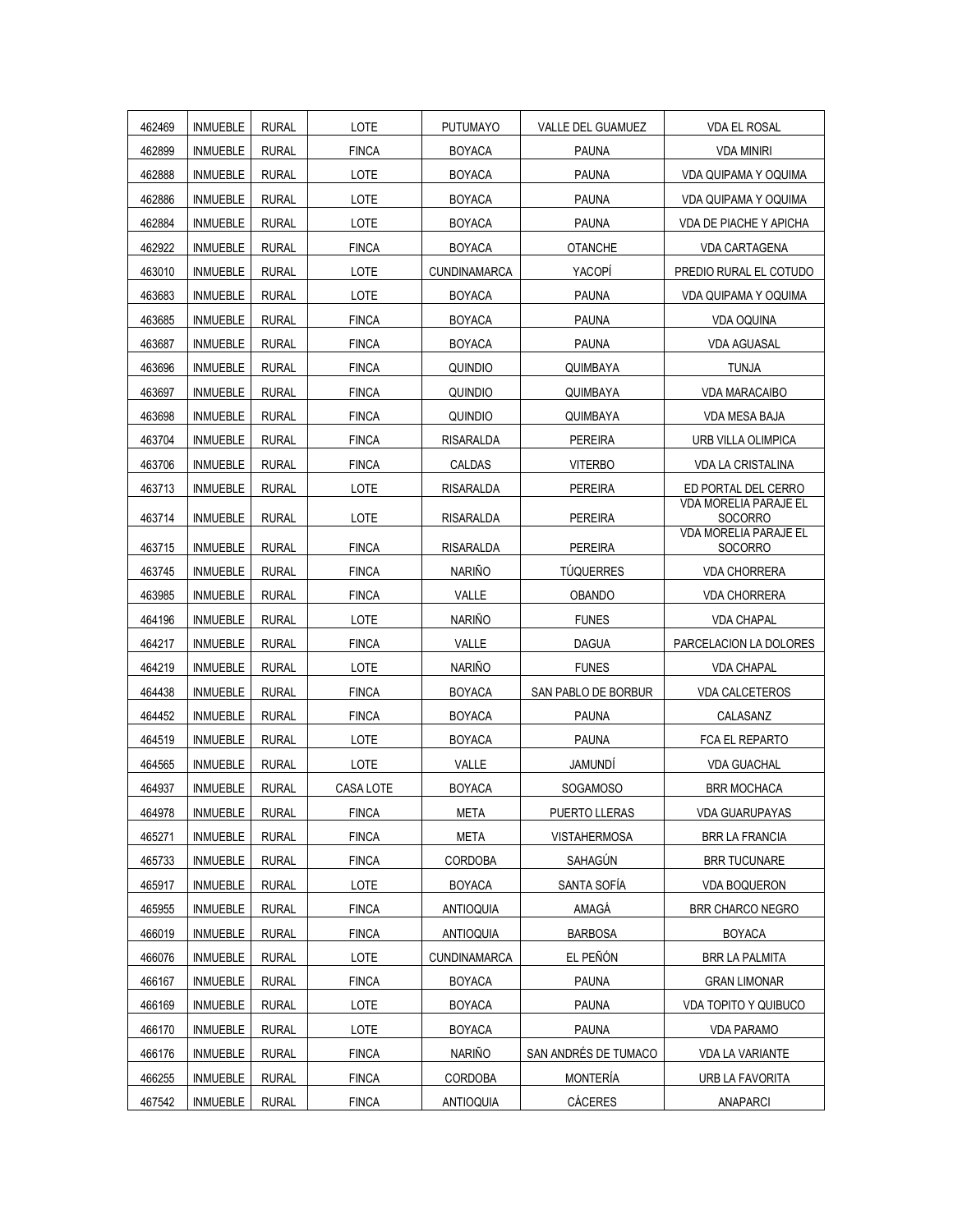| 467545 | INMUEBLE        | <b>RURAL</b> | <b>FINCA</b>                         | <b>ANTIOQUIA</b>             | ZARAGOZA             | EL SALTILLO       |
|--------|-----------------|--------------|--------------------------------------|------------------------------|----------------------|-------------------|
| 467554 | <b>INMUEBLE</b> | <b>RURAL</b> | <b>FINCA</b>                         | <b>PUTUMAYO</b>              | ORITO                |                   |
| 468015 | <b>INMUEBLE</b> | <b>RURAL</b> | <b>FINCA</b>                         | <b>ANTIOQUIA</b>             | PUERTO TRIUNFO       |                   |
| 468016 | <b>INMUEBLE</b> | <b>RURAL</b> | LOTE                                 | <b>ANTIOQUIA</b>             | <b>MARINILLA</b>     | EL SOCORRO        |
| 468017 | <b>INMUEBLE</b> | <b>RURAL</b> | <b>FINCA</b>                         | <b>ANTIOQUIA</b>             | PEÑOL                |                   |
| 468018 | <b>INMUEBLE</b> | <b>RURAL</b> | <b>FINCA</b>                         | <b>ANTIOQUIA</b>             | PEÑOL                | <b>VDA UVITAL</b> |
| 468039 | <b>INMUEBLE</b> | <b>RURAL</b> | LOTE                                 | <b>ATLANTICO</b>             | TUBARÁ               |                   |
| 468056 | <b>INMUEBLE</b> | <b>RURAL</b> | LOTE                                 | <b>BOYACA</b>                | SANTA MARÍA          | CHARCO LARGO      |
| 468073 | <b>INMUEBLE</b> | <b>RURAL</b> | <b>FINCA</b>                         | CALDAS                       | LA DORADA            |                   |
| 468085 | <b>INMUEBLE</b> | <b>RURAL</b> | LOTE                                 | <b>CUNDINAMARCA</b>          | <b>FUSAGASUGA</b>    |                   |
| 468086 | <b>INMUEBLE</b> | <b>RURAL</b> | <b>FINCA</b>                         | <b>CUNDINAMARCA</b>          | <b>MEDINA</b>        |                   |
| 468087 | <b>INMUEBLE</b> | <b>RURAL</b> | LOTE                                 | <b>CUNDINAMARCA</b>          | PUERTO SALGAR        |                   |
| 468088 | <b>INMUEBLE</b> | <b>RURAL</b> | LOTE                                 | <b>CUNDINAMARCA</b>          | PUERTO SALGAR        |                   |
| 468093 | <b>INMUEBLE</b> | <b>RURAL</b> | <b>FINCA</b>                         | <b>CUNDINAMARCA</b>          | <b>PACHO</b>         | <b>VERAGUAS</b>   |
| 468104 | <b>INMUEBLE</b> | <b>RURAL</b> | LOTE                                 | META                         | PUERTO LÓPEZ         |                   |
| 468107 | <b>INMUEBLE</b> | <b>RURAL</b> | <b>FINCA</b>                         | <b>NARIÑO</b>                | <b>SAMANIEGO</b>     |                   |
| 468108 | <b>INMUEBLE</b> | <b>RURAL</b> | <b>FINCA</b>                         | <b>NARIÑO</b>                | SAN ANDRÉS DE TUMACO |                   |
| 468114 | <b>INMUEBLE</b> | <b>RURAL</b> | <b>FINCA</b>                         | NORTE DE<br>SANTANDER        | <b>LOS PATIOS</b>    |                   |
| 468165 | <b>INMUEBLE</b> | <b>RURAL</b> | LOTE                                 | <b>CUNDINAMARCA</b>          | <b>RICAURTE</b>      | <b>LAS VARAS</b>  |
| 468166 | <b>INMUEBLE</b> | <b>RURAL</b> | LOTE                                 | <b>CUNDINAMARCA</b>          | <b>RICAURTE</b>      | <b>LAS VARAS</b>  |
| 468168 | <b>INMUEBLE</b> | <b>RURAL</b> | LOTE                                 | <b>CUNDINAMARCA</b>          | <b>TOCAIMA</b>       |                   |
| 468171 | <b>INMUEBLE</b> | <b>RURAL</b> | CASA LOTE                            | <b>TOLIMA</b>                | <b>GUAMO</b>         | <b>GUAMAL</b>     |
| 468173 | <b>INMUEBLE</b> | <b>RURAL</b> | LOTE                                 | VALLE                        | CALI                 | LA VIGA           |
| 468174 | <b>INMUEBLE</b> | <b>RURAL</b> | LOTE                                 | VALLE                        | CALI                 | LA VIGA           |
| 468176 | <b>INMUEBLE</b> | <b>RURAL</b> | <b>FINCA</b>                         | VALLE                        | <b>RESTREPO</b>      | <b>MADRIGAL</b>   |
| 468180 | <b>INMUEBLE</b> | <b>RURAL</b> | LOTE                                 | VALLE                        | <b>DAGUA</b>         | <b>EL CARMEN</b>  |
| 468182 | <b>INMUEBLE</b> | <b>RURAL</b> | <b>FINCA</b>                         | VALLE                        | CALI                 |                   |
| 468186 | <b>INMUEBLE</b> | <b>RURAL</b> | LOTE                                 | VALLE                        | <b>DAGUA</b>         |                   |
| 468242 | <b>INMUEBLE</b> | <b>RURAL</b> | LOTE                                 | VALLE                        | <b>DAGUA</b>         | <b>DAGUA</b>      |
| 468290 | <b>INMUEBLE</b> | <b>RURAL</b> | LOTE                                 | VALLE                        | <b>CALIMA</b>        |                   |
| 468298 | <b>INMUEBLE</b> | <b>RURAL</b> | <b>MEJORAS</b><br><b>CONSTRUIDAS</b> | VALLE                        | <b>YOTOCO</b>        | PUENTE TIERRA     |
| 468334 | <b>INMUEBLE</b> | <b>RURAL</b> | <b>FINCA</b>                         | VALLE                        | ROLDANILLO           | el retiro         |
| 468335 | <b>INMUEBLE</b> | <b>RURAL</b> | LOTE                                 | VALLE                        | <b>RIOFRÍO</b>       |                   |
| 468355 | <b>INMUEBLE</b> | <b>RURAL</b> | LOTE                                 | CAQUETA                      | <b>FLORENCIA</b>     |                   |
| 468359 | INMUEBLE        | <b>RURAL</b> | <b>FINCA</b>                         | CAQUETA                      | <b>FLORENCIA</b>     | <b>LAS DAMAS</b>  |
| 468375 | <b>INMUEBLE</b> | <b>RURAL</b> | LOTE                                 | <b>CUNDINAMARCA</b>          | CHÍA                 |                   |
| 468409 | <b>INMUEBLE</b> | <b>RURAL</b> | <b>FINCA</b>                         | <b>NORTE DE</b><br>SANTANDER | <b>LOS PATIOS</b>    | <b>MUTIS</b>      |
| 468410 | <b>INMUEBLE</b> | <b>RURAL</b> | LOTE                                 | <b>CORDOBA</b>               | <b>MONTERÍA</b>      |                   |
| 468412 | <b>INMUEBLE</b> | <b>RURAL</b> | CASA LOTE                            | VALLE                        | <b>DAGUA</b>         | <b>TOCOTA</b>     |
| 469216 | <b>INMUEBLE</b> | <b>RURAL</b> | LOTE CON<br>CONSTRUCCIÓN             | <b>ANTIOQUIA</b>             | VALDIVIA             | PUERTO VALDIVIA   |
| 470145 | <b>INMUEBLE</b> | <b>RURAL</b> | CASA LOTE                            | <b>CUNDINAMARCA</b>          | <b>FUSAGASUGA</b>    | <b>LA PUERTA</b>  |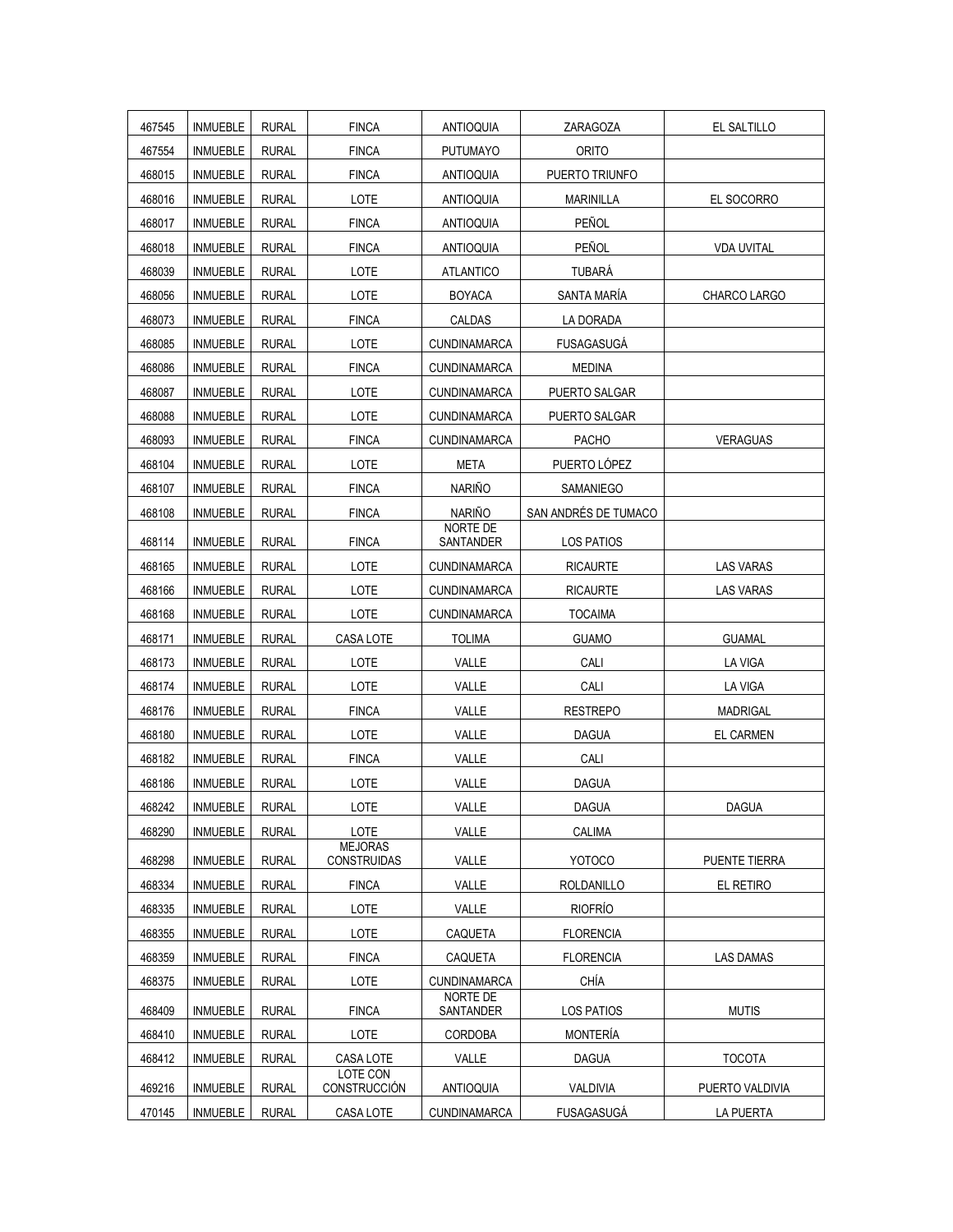| 470154 | <b>INMUEBLE</b> | <b>RURAL</b> | <b>FINCA</b>                    | VALLE               | <b>BOLÍVAR</b>      |                  |
|--------|-----------------|--------------|---------------------------------|---------------------|---------------------|------------------|
| 470155 | <b>INMUEBLE</b> | <b>RURAL</b> | <b>FINCA</b>                    | VALLE               | <b>DAGUA</b>        |                  |
| 470158 | <b>INMUEBLE</b> | <b>RURAL</b> | <b>FINCA</b>                    | CAQUETA             | <b>FLORENCIA</b>    |                  |
| 470166 | <b>INMUEBLE</b> | <b>RURAL</b> | LOTE                            | VALLE               | <b>YUMBO</b>        |                  |
| 470183 | <b>INMUEBLE</b> | <b>RURAL</b> | <b>FINCA</b>                    | <b>ARAUCA</b>       | ARAUQUITA           |                  |
| 470190 | <b>INMUEBLE</b> | <b>RURAL</b> | LOTE                            | <b>CUNDINAMARCA</b> | <b>RICAURTE</b>     | <b>LAS VARAS</b> |
| 470191 | <b>INMUEBLE</b> | <b>RURAL</b> | <b>FINCA</b>                    | CAUCA               | <b>CORINTO</b>      |                  |
| 470192 | <b>INMUEBLE</b> | <b>RURAL</b> | <b>FINCA</b>                    | <b>TOLIMA</b>       | <b>RONCESVALLES</b> |                  |
| 470193 | <b>INMUEBLE</b> | <b>RURAL</b> | <b>FINCA</b>                    | <b>TOLIMA</b>       | <b>RONCESVALLES</b> |                  |
| 470198 | <b>INMUEBLE</b> | <b>RURAL</b> | LOTE CON<br>CONSTRUCCIÓN        | CALDAS              | LA DORADA           |                  |
| 470199 | <b>INMUEBLE</b> | <b>RURAL</b> | <b>FINCA</b>                    | CALDAS              | PENSILVANIA         |                  |
| 470229 | <b>INMUEBLE</b> | <b>RURAL</b> | LOTE                            | VALLE               | <b>DAGUA</b>        |                  |
| 470230 | <b>INMUEBLE</b> | <b>RURAL</b> | LOTE                            | VALLE               | <b>DAGUA</b>        |                  |
| 470283 | <b>INMUEBLE</b> | <b>RURAL</b> | LOTE                            | SANTANDER           | <b>CIMITARRA</b>    |                  |
| 470303 | <b>INMUEBLE</b> | <b>RURAL</b> | LOTE CON<br><b>CONSTRUCCIÓN</b> | VALLE               | <b>DAGUA</b>        |                  |
| 470304 | <b>INMUEBLE</b> | <b>RURAL</b> | LOTE                            | VALLE               | <b>DAGUA</b>        |                  |
| 470305 | <b>INMUEBLE</b> | <b>RURAL</b> | <b>FINCA</b>                    | CALDAS              | PENSILVANIA         | SEBASTOPOL       |
| 470306 | <b>INMUEBLE</b> | <b>RURAL</b> | LOTE                            | VALLE               | DAGUA               |                  |
| 470317 | <b>INMUEBLE</b> | <b>RURAL</b> | LOTE                            | ANTIOQUIA           | <b>GUARNE</b>       | <b>GARRIDO</b>   |
| 470371 | <b>INMUEBLE</b> | <b>RURAL</b> | LOTE                            | <b>TOLIMA</b>       | <b>ESPINAL</b>      |                  |
| 470378 | <b>INMUEBLE</b> | <b>RURAL</b> | LOTE                            | <b>ANTIOQUIA</b>    | <b>ENVIGADO</b>     |                  |
| 470380 | <b>INMUEBLE</b> | <b>RURAL</b> | LOTE                            | <b>CORDOBA</b>      | AYAPEL              |                  |
| 470381 | <b>INMUEBLE</b> | <b>RURAL</b> | LOTE                            | CORDOBA             | LA APARTADA         |                  |
| 470382 | <b>INMUEBLE</b> | <b>RURAL</b> | LOTE                            | <b>CORDOBA</b>      | LA APARTADA         |                  |
| 470383 | <b>INMUEBLE</b> | <b>RURAL</b> | LOTE                            | <b>CORDOBA</b>      | LA APARTADA         |                  |
| 470384 | <b>INMUEBLE</b> | <b>RURAL</b> | LOTE                            | CORDOBA             | LA APARTADA         |                  |
| 470385 | <b>INMUEBLE</b> | <b>RURAL</b> | LOTE                            | <b>CORDOBA</b>      | AYAPEL              |                  |
| 470386 | <b>INMUEBLE</b> | <b>RURAL</b> | LOTE                            | <b>CORDOBA</b>      | LA APARTADA         |                  |
| 470387 | <b>INMUEBLE</b> | <b>RURAL</b> | LOTE                            | CORDOBA             | LA APARTADA         |                  |
| 470388 | <b>INMUEBLE</b> | <b>RURAL</b> | LOTE                            | <b>CORDOBA</b>      | LA APARTADA         |                  |
| 470389 | <b>INMUEBLE</b> | <b>RURAL</b> | LOTE                            | CORDOBA             | LA APARTADA         |                  |
| 470390 | <b>INMUEBLE</b> | <b>RURAL</b> | LOTE                            | CORDOBA             | LA APARTADA         |                  |
| 470391 | <b>INMUEBLE</b> | <b>RURAL</b> | LOTE                            | CORDOBA             | LA APARTADA         |                  |
| 470392 | <b>INMUEBLE</b> | <b>RURAL</b> | LOTE                            | CORDOBA             | LA APARTADA         |                  |
| 470393 | <b>INMUEBLE</b> | <b>RURAL</b> | LOTE                            | CORDOBA             | LA APARTADA         |                  |
| 470394 | <b>INMUEBLE</b> | <b>RURAL</b> | <b>LOTE</b>                     | <b>CORDOBA</b>      | LA APARTADA         |                  |
| 470395 | <b>INMUEBLE</b> | <b>RURAL</b> | LOTE                            | <b>CORDOBA</b>      | LA APARTADA         |                  |
| 470396 | <b>INMUEBLE</b> | <b>RURAL</b> | LOTE                            | CORDOBA             | LA APARTADA         |                  |
| 470397 | <b>INMUEBLE</b> | <b>RURAL</b> | LOTE                            | CORDOBA             | LA APARTADA         |                  |
| 470398 | <b>INMUEBLE</b> | <b>RURAL</b> | LOTE                            | CORDOBA             | LA APARTADA         |                  |
| 470573 | <b>INMUEBLE</b> | <b>RURAL</b> | <b>FINCA</b>                    | CUNDINAMARCA        | PACHO               |                  |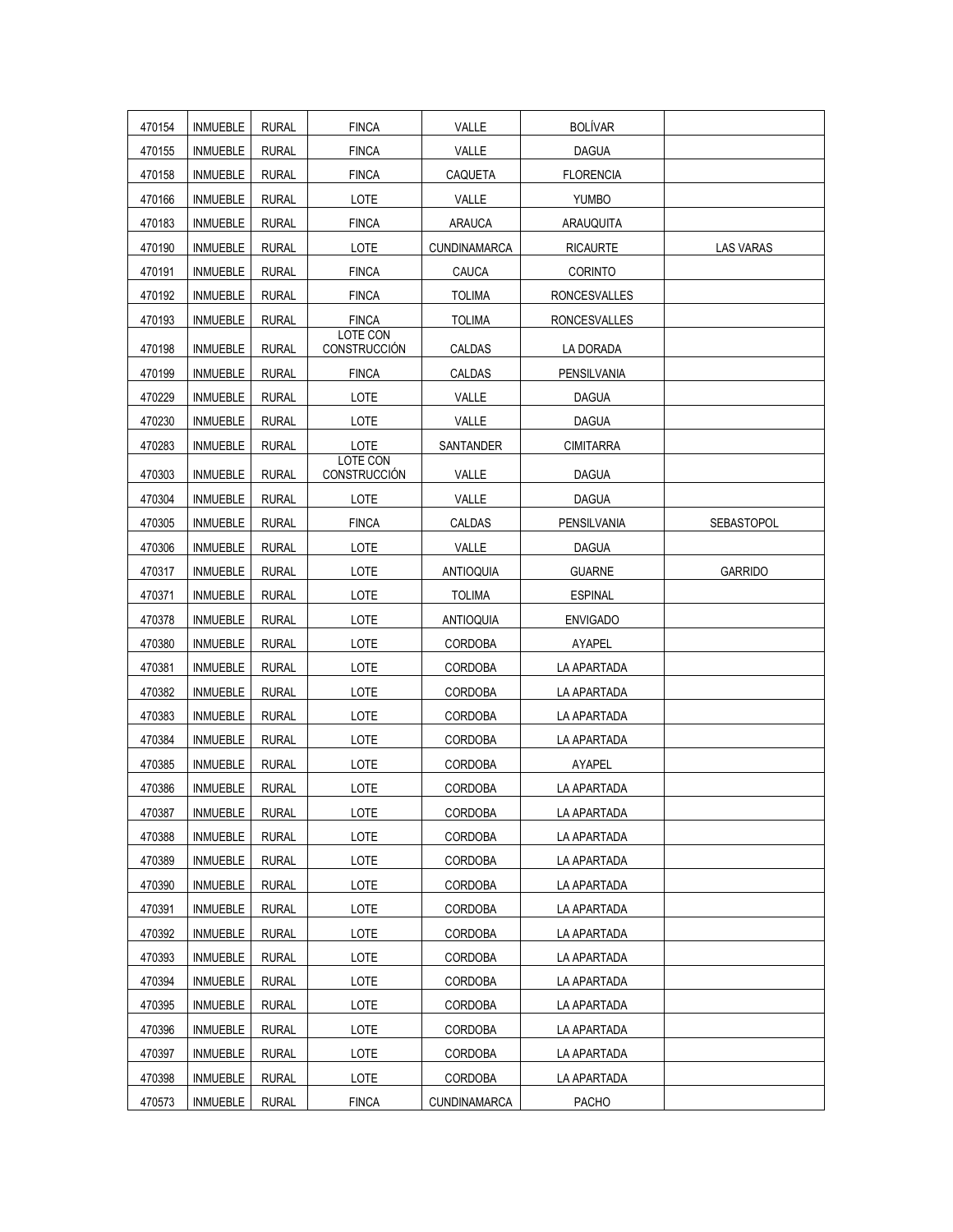| 470574 | <b>INMUEBLE</b> | <b>RURAL</b> | LOTE                     | <b>CUNDINAMARCA</b> | <b>PACHO</b>    |               |
|--------|-----------------|--------------|--------------------------|---------------------|-----------------|---------------|
| 470575 | <b>INMUEBLE</b> | <b>RURAL</b> | <b>FINCA</b>             | <b>CUNDINAMARCA</b> | <b>PACHO</b>    |               |
| 470576 | <b>INMUEBLE</b> | <b>RURAL</b> | LOTE                     | <b>CUNDINAMARCA</b> | PACHO           |               |
| 470577 | <b>INMUEBLE</b> | <b>RURAL</b> | LOTE                     | <b>CUNDINAMARCA</b> | <b>PACHO</b>    |               |
| 470578 | <b>INMUEBLE</b> | <b>RURAL</b> | LOTE                     | <b>CUNDINAMARCA</b> | <b>PACHO</b>    |               |
| 470654 | <b>INMUEBLE</b> | <b>RURAL</b> | LOTE                     | <b>BOYACA</b>       | <b>GUATEQUE</b> | <b>SIBATA</b> |
| 470656 | <b>INMUEBLE</b> | <b>RURAL</b> | LOTE                     | <b>BOYACA</b>       | <b>GUATEQUE</b> | <b>SIBATA</b> |
| 470657 | <b>INMUEBLE</b> | <b>RURAL</b> | LOTE                     | <b>BOYACA</b>       | <b>GUATEQUE</b> | <b>SIBATA</b> |
| 470658 | <b>INMUEBLE</b> | <b>RURAL</b> | LOTE CON<br>CONSTRUCCIÓN | <b>BOYACA</b>       | <b>GUATEQUE</b> | <b>SIBATA</b> |
| 470659 | <b>INMUEBLE</b> | <b>RURAL</b> | LOTE                     | <b>BOYACA</b>       | <b>GUATEQUE</b> | <b>SIBATA</b> |
| 470661 | <b>INMUEBLE</b> | <b>RURAL</b> | <b>FINCA</b>             | <b>BOYACA</b>       | <b>GUATEQUE</b> | <b>SIBATA</b> |
| 470664 | <b>INMUEBLE</b> | <b>RURAL</b> | LOTE                     | <b>BOYACA</b>       | <b>GUATEQUE</b> | <b>SIBATA</b> |
| 470665 | <b>INMUEBLE</b> | <b>RURAL</b> | LOTE                     | <b>BOYACA</b>       | <b>GUATEQUE</b> | <b>SIBATA</b> |
| 471009 | <b>INMUEBLE</b> | <b>RURAL</b> | LOTE                     | <b>TOLIMA</b>       | <b>IBAGUÉ</b>   |               |
| 471010 | <b>INMUEBLE</b> | <b>RURAL</b> | <b>FINCA</b>             | SANTANDER           | <b>ALBANIA</b>  |               |
| 471013 | <b>INMUEBLE</b> | <b>RURAL</b> | <b>FINCA</b>             | <b>TOLIMA</b>       | <b>ESPINAL</b>  |               |
| 471014 | <b>INMUEBLE</b> | <b>RURAL</b> | <b>FINCA</b>             | <b>TOLIMA</b>       | COYAIMA         |               |
| 471015 | <b>INMUEBLE</b> | <b>RURAL</b> | <b>FINCA</b>             | <b>TOLIMA</b>       | COYAIMA         |               |
| 471016 | <b>INMUEBLE</b> | <b>RURAL</b> | <b>FINCA</b>             | <b>TOLIMA</b>       | COYAIMA         |               |
| 471225 | <b>INMUEBLE</b> | <b>RURAL</b> | <b>FINCA</b>             | VALLE               | EL CERRITO      |               |
| 471226 | <b>INMUEBLE</b> | <b>RURAL</b> | <b>FINCA</b>             | VALLE               | EL CERRITO      |               |
| 471228 | <b>INMUEBLE</b> | <b>RURAL</b> | <b>FINCA</b>             | VALLE               | EL CERRITO      |               |
| 471229 | <b>INMUEBLE</b> | <b>RURAL</b> | <b>FINCA</b>             | VALLE               | EL CERRITO      |               |
| 471235 | <b>INMUEBLE</b> | <b>RURAL</b> | LOTE                     | <b>ANTIOQUIA</b>    | LA PINTADA      |               |
| 471289 | <b>INMUEBLE</b> | <b>RURAL</b> | LOTE                     | <b>TOLIMA</b>       | <b>ESPINAL</b>  |               |
| 471319 | <b>INMUEBLE</b> | <b>RURAL</b> | LOTE                     | VALLE               | CALIMA          |               |
| 471320 | <b>INMUEBLE</b> | <b>RURAL</b> | LOTE                     | VALLE               | CALIMA          |               |
| 471713 | <b>INMUEBLE</b> | <b>RURAL</b> | LOTE                     | VALLE               | CALI            |               |
| 472430 | INMUEBLE        | <b>RURAL</b> | <b>FINCA</b>             | VALLE               | <b>RESTREPO</b> |               |
| 472431 | <b>INMUEBLE</b> | <b>RURAL</b> | <b>FINCA</b>             | VALLE               | <b>RESTREPO</b> |               |
| 472434 | INMUEBLE        | RURAL        | <b>LOTE</b>              | VALLE               | <b>RESTREPO</b> |               |
| 472435 | <b>INMUEBLE</b> | <b>RURAL</b> | LOTE                     | VALLE               | <b>RESTREPO</b> |               |
| 472436 | <b>INMUEBLE</b> | <b>RURAL</b> | <b>FINCA</b>             | VALLE               | <b>RESTREPO</b> |               |
| 472484 | <b>INMUEBLE</b> | <b>RURAL</b> | <b>FINCA</b>             | VALLE               | PALMIRA         |               |
| 472528 | <b>INMUEBLE</b> | <b>RURAL</b> | <b>FINCA</b>             | AMAZONAS            | <b>LETICIA</b>  |               |
| 472558 | INMUEBLE        | <b>RURAL</b> | <b>FINCA</b>             | QUINDIO             | CIRCASIA        |               |
| 472559 | <b>INMUEBLE</b> | <b>RURAL</b> | LOTE                     | QUINDIO             | <b>CIRCASIA</b> |               |
| 472560 | <b>INMUEBLE</b> | RURAL        | <b>FINCA</b>             | QUINDIO             | LA TEBAIDA      |               |
| 472561 | <b>INMUEBLE</b> | <b>RURAL</b> | LOTE                     | QUINDIO             | ARMENIA         |               |
| 472786 | <b>INMUEBLE</b> | <b>RURAL</b> | LOTE                     | <b>CORDOBA</b>      | LA APARTADA     | <b>NARIÑO</b> |
| 472787 | <b>INMUEBLE</b> | <b>RURAL</b> | LOTE                     | CORDOBA             | LA APARTADA     |               |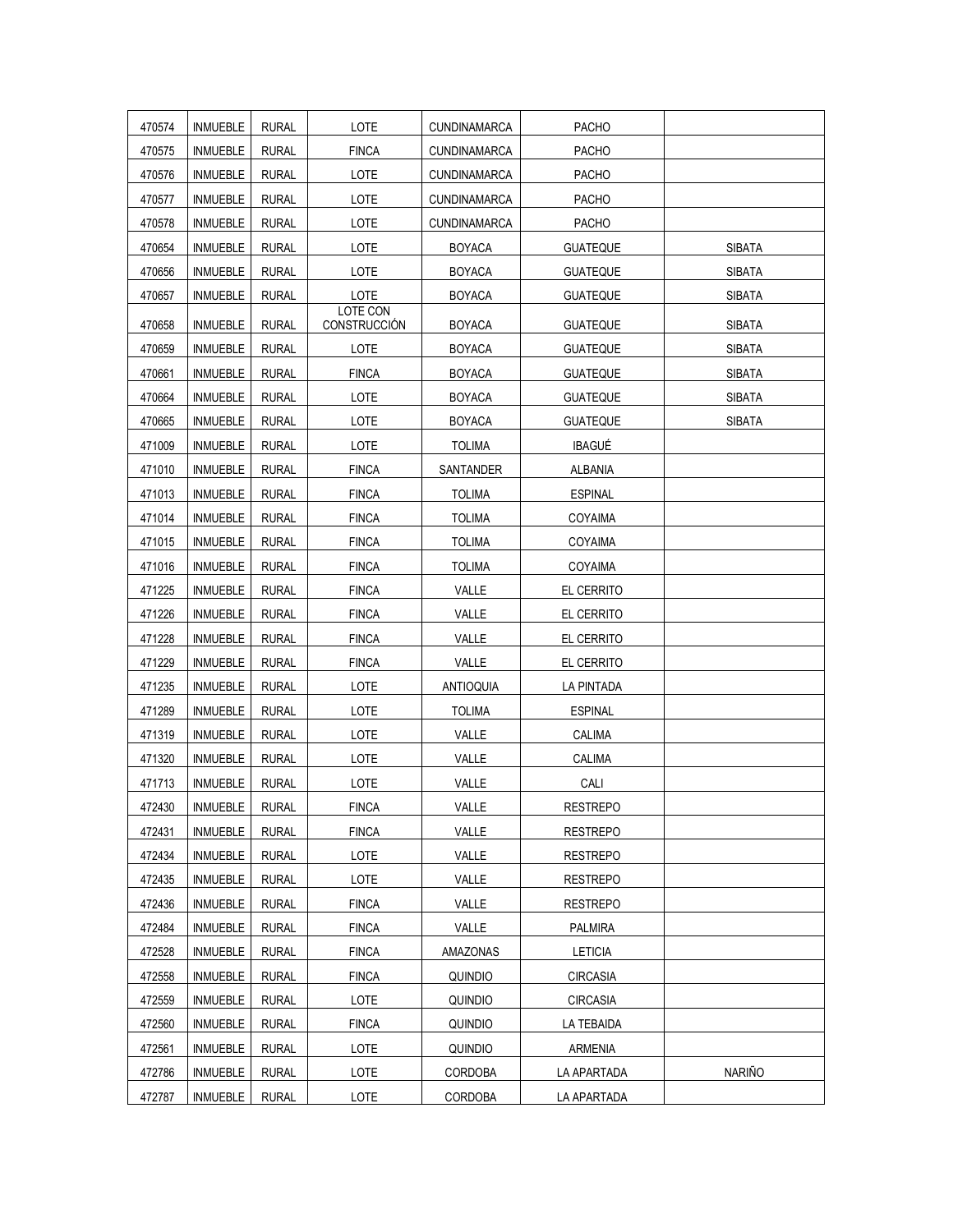| 472788 | <b>INMUEBLE</b> | <b>RURAL</b> | LOTE            | <b>CORDOBA</b>      | LA APARTADA                         |                |
|--------|-----------------|--------------|-----------------|---------------------|-------------------------------------|----------------|
| 473121 | INMUEBLE        | <b>RURAL</b> | LOTE            | <b>ANTIOQUIA</b>    | <b>CALDAS</b>                       |                |
| 473237 | <b>INMUEBLE</b> | <b>RURAL</b> | <b>FINCA</b>    | CAQUETA             | CARTAGENA DEL CHAIRÁ                |                |
| 473287 | <b>INMUEBLE</b> | <b>RURAL</b> | <b>LOTE</b>     | VALLE               | CALI                                |                |
| 473294 | INMUEBLE        | <b>RURAL</b> | <b>FINCA</b>    | <b>QUINDIO</b>      | <b>LA TEBAIDA</b>                   |                |
| 473295 | <b>INMUEBLE</b> | <b>RURAL</b> | LOTE            | QUINDIO             | LA TEBAIDA                          |                |
| 473296 | <b>INMUEBLE</b> | <b>RURAL</b> | <b>FINCA</b>    | QUINDIO             | LA TEBAIDA                          | LA POPA        |
| 473297 | <b>INMUEBLE</b> | <b>RURAL</b> | LOTE            | QUINDIO             | LA TEBAIDA                          |                |
| 473299 | <b>INMUEBLE</b> | <b>RURAL</b> | <b>FINCA</b>    | QUINDIO             | LA TEBAIDA                          | <b>PISAMAR</b> |
| 473302 | <b>INMUEBLE</b> | <b>RURAL</b> | LOTE            | <b>QUINDIO</b>      | <b>CIRCASIA</b>                     |                |
| 473281 | <b>INMUEBLE</b> | <b>RURAL</b> | LOTE            | <b>BOYACA</b>       | <b>MUZO</b>                         |                |
| 473329 | INMUEBLE        | <b>RURAL</b> | <b>FINCA</b>    | VALLE               | ANDALUCÍA                           |                |
| 473334 | <b>INMUEBLE</b> | <b>RURAL</b> | <b>FINCA</b>    | CAQUETA             | CARTAGENA DEL CHAIRÁ                |                |
| 473340 | <b>INMUEBLE</b> | <b>RURAL</b> | LOTE            | VALLE               | CALIMA                              |                |
| 473358 | <b>INMUEBLE</b> | <b>RURAL</b> | LOTE            | <b>ANTIOQUIA</b>    | SAN PEDRO DE LOS<br><b>MILAGROS</b> |                |
| 473426 | INMUEBLE        | <b>RURAL</b> | <b>FINCA</b>    | <b>TOLIMA</b>       | <b>PIEDRAS</b>                      |                |
| 473429 | <b>INMUEBLE</b> | <b>RURAL</b> | <b>FINCA</b>    | VALLE               | <b>DAGUA</b>                        |                |
| 473437 | <b>INMUEBLE</b> | <b>RURAL</b> | <b>FINCA</b>    | CAQUETA             | CARTAGENA DEL CHAIRÁ                |                |
| 473438 | <b>INMUEBLE</b> | <b>RURAL</b> | <b>FINCA</b>    | CAQUETA             | CARTAGENA DEL CHAIRÀ                |                |
| 473439 | <b>INMUEBLE</b> | <b>RURAL</b> | <b>FINCA</b>    | CAQUETA             | CARTAGENA DEL CHAIRÁ                |                |
| 473440 | <b>INMUEBLE</b> | <b>RURAL</b> | <b>FINCA</b>    | CAQUETA             | CARTAGENA DEL CHAIRÁ                |                |
| 473441 | <b>INMUEBLE</b> | <b>RURAL</b> | <b>FINCA</b>    | CAQUETA             | CARTAGENA DEL CHAIRÀ                |                |
| 473447 | <b>INMUEBLE</b> | <b>RURAL</b> | <b>FINCA</b>    | CASANARE            | <b>AGUAZUL</b>                      |                |
| 473448 | <b>INMUEBLE</b> | <b>RURAL</b> | <b>FINCA</b>    | CASANARE            | <b>AGUAZUL</b>                      |                |
| 473797 | <b>INMUEBLE</b> | <b>RURAL</b> | LOTE            | <b>ANTIOQUIA</b>    | ABEJORRAL                           |                |
| 474261 | <b>INMUEBLE</b> | <b>RURAL</b> | CASA            | VALLE               | CALI                                |                |
| 474533 | <b>INMUEBLE</b> | <b>RURAL</b> | LOTE            | <b>CUNDINAMARCA</b> | SOPÓ                                |                |
| 475427 | <b>INMUEBLE</b> | <b>RURAL</b> | LOTE            | <b>CUNDINAMARCA</b> | CHÍA                                |                |
| 476099 | <b>INMUEBLE</b> | <b>RURAL</b> | LOTE            | CUNDINAMARCA        | CHÍA                                | LA BALSA       |
| 476168 | <b>INMUEBLE</b> | <b>RURAL</b> | CASA LOTE       | CUNDINAMARCA        | SOPÓ                                |                |
| 476686 | INMUEBLE        | <b>RURAL</b> | CASA LOTE       | <b>CUNDINAMARCA</b> | CHÍA                                |                |
| 476752 | <b>INMUEBLE</b> | <b>RURAL</b> | <b>FINCA</b>    | <b>TOLIMA</b>       | <b>PIEDRAS</b>                      |                |
| 476819 | INMUEBLE        | <b>RURAL</b> | <b>FINCA</b>    | VALLE               | CALI                                |                |
| 476875 | <b>INMUEBLE</b> | <b>RURAL</b> | CASA LOTE       | <b>TOLIMA</b>       | ANZOÁTEGUI                          |                |
| 476879 | <b>INMUEBLE</b> | <b>RURAL</b> | CASA LOTE       | <b>BOYACA</b>       | <b>MUZO</b>                         |                |
| 476903 | <b>INMUEBLE</b> | <b>RURAL</b> | <b>FINCA</b>    | <b>QUINDIO</b>      | <b>CIRCASIA</b>                     |                |
| 476913 | <b>INMUEBLE</b> | <b>RURAL</b> | <b>FINCA</b>    | <b>ANTIOQUIA</b>    | MEDELLÍN                            |                |
| 476955 | <b>INMUEBLE</b> | <b>RURAL</b> | <b>FINCA</b>    | VALLE               | JAMUNDÍ                             |                |
| 476956 | INMUEBLE        | <b>RURAL</b> | <b>EDIFICIO</b> | VALLE               | CANDELARIA                          |                |
| 476962 | <b>INMUEBLE</b> | <b>RURAL</b> | <b>FINCA</b>    | VALLE               | <b>DAGUA</b>                        |                |
| 476971 | <b>INMUEBLE</b> | <b>RURAL</b> | <b>FINCA</b>    | CAQUETA             | CARTAGENA DEL CHAIRÁ                |                |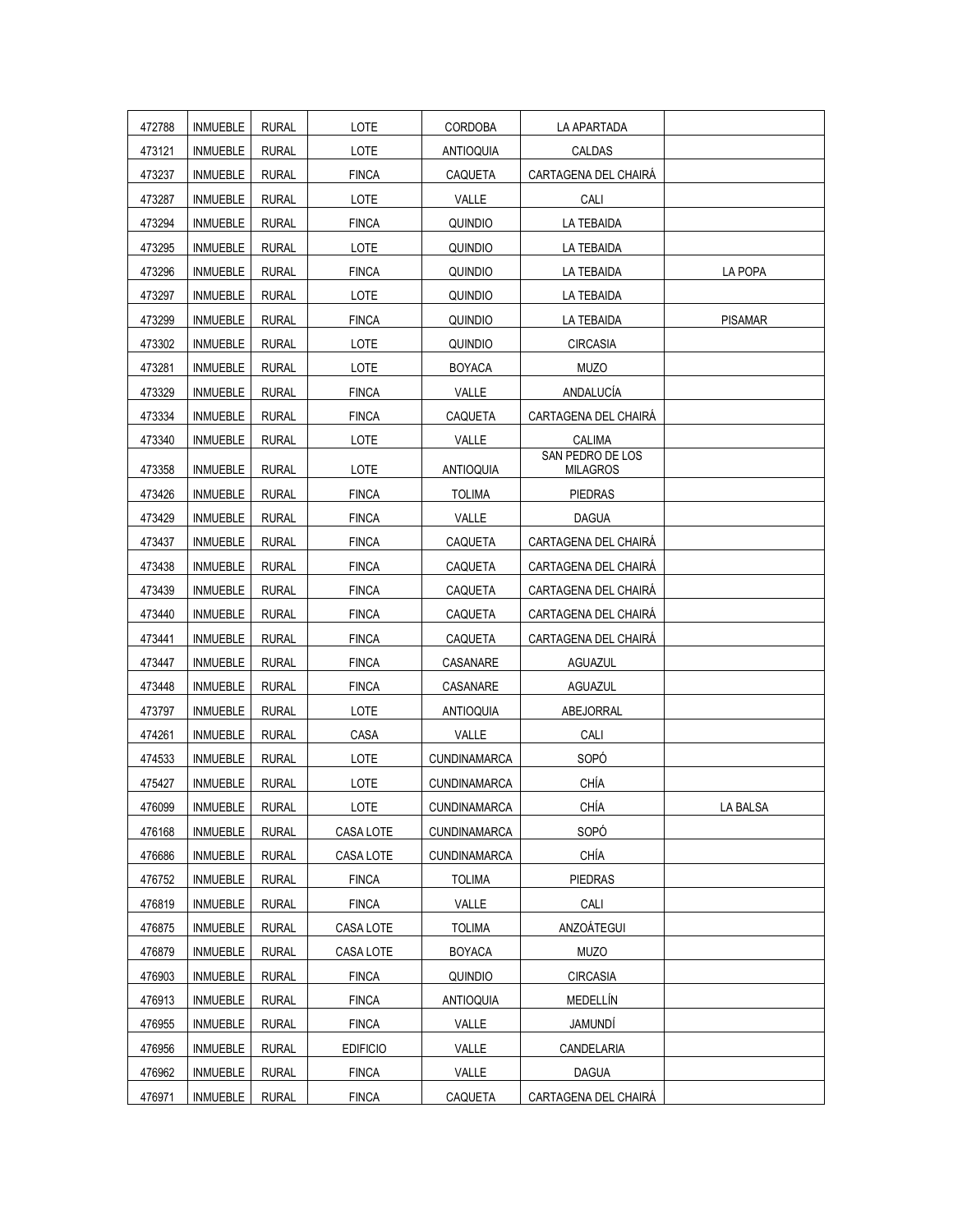| 476972 | <b>INMUEBLE</b> | <b>RURAL</b> | <b>FINCA</b>                    | CAQUETA             | SAN VICENTE DEL<br>CAGUÁN        |                      |
|--------|-----------------|--------------|---------------------------------|---------------------|----------------------------------|----------------------|
| 476978 | <b>INMUEBLE</b> | <b>RURAL</b> | <b>FINCA</b>                    | VALLE               | <b>GUACARÍ</b>                   |                      |
| 477042 | <b>INMUEBLE</b> | <b>RURAL</b> | <b>CASA LOTE</b>                | <b>TOLIMA</b>       | LÉRIDA                           |                      |
| 477062 | <b>INMUEBLE</b> | <b>RURAL</b> | <b>FINCA</b>                    | VALLE               | <b>BUGALAGRANDE</b>              |                      |
| 477637 | <b>INMUEBLE</b> | <b>RURAL</b> | <b>FINCA</b>                    | <b>PUTUMAYO</b>     | <b>ORITO</b>                     | <b>LA FLORIDA</b>    |
| 477639 | <b>INMUEBLE</b> | <b>RURAL</b> | <b>FINCA</b>                    | <b>ANTIOQUIA</b>    | PUERTO TRIUNFO                   |                      |
| 477663 | <b>INMUEBLE</b> | <b>RURAL</b> | <b>FINCA</b>                    | CUNDINAMARCA        | PUERTO SALGAR                    | <b>SAN ANTONIO</b>   |
| 477719 | <b>INMUEBLE</b> | <b>RURAL</b> | <b>FINCA</b>                    | <b>NARIÑO</b>       | SAN ANDRÉS DE TUMACO             | <b>LLORENTE</b>      |
| 477758 | <b>INMUEBLE</b> | <b>RURAL</b> | LOTE                            | <b>CAQUETA</b>      | EL PAUJÍL                        | <b>LAS PALOMAS</b>   |
| 479116 | <b>INMUEBLE</b> | <b>RURAL</b> | <b>FINCA</b>                    | <b>ANTIOQUIA</b>    | <b>NECOCLÍ</b>                   | EL VENADO            |
| 479135 | <b>INMUEBLE</b> | <b>RURAL</b> | LOTE                            | <b>ANTIOQUIA</b>    | LA CEJA                          | <b>LAS LOMITAS</b>   |
| 479136 | <b>INMUEBLE</b> | <b>RURAL</b> | <b>FINCA</b>                    | <b>ANTIOQUIA</b>    | <b>TURBO</b>                     | <b>CIENEGUITA</b>    |
| 479137 | <b>INMUEBLE</b> | <b>RURAL</b> | <b>FINCA</b>                    | <b>ANTIOQUIA</b>    | <b>TURBO</b>                     | <b>CIENEGUITA</b>    |
| 479145 | <b>INMUEBLE</b> | <b>RURAL</b> | <b>FINCA</b>                    | <b>ANTIOQUIA</b>    | <b>RIONEGRO</b>                  | <b>TABLAZO</b>       |
| 479146 | <b>INMUEBLE</b> | <b>RURAL</b> | LOTE                            | <b>ANTIOQUIA</b>    | <b>RIONEGRO</b>                  | EL TABLAZ0           |
| 479147 | <b>INMUEBLE</b> | <b>RURAL</b> | LOTE                            | <b>ANTIOQUIA</b>    | <b>RIONEGRO</b>                  | EL TABLAZO           |
| 479186 | <b>INMUEBLE</b> | <b>RURAL</b> | <b>LOTE CON</b><br>CONSTRUCCIÓN | <b>CUNDINAMARCA</b> | YACOPI                           | <b>LAS ORQUIDEAS</b> |
| 479189 | <b>INMUEBLE</b> | <b>RURAL</b> | <b>FINCA</b>                    | <b>PUTUMAYO</b>     | PUERTO CAICEDO                   | EL BAGRE             |
| 479709 | <b>INMUEBLE</b> | <b>RURAL</b> | <b>FINCA</b>                    | CAQUETA             | <b>SAN VICENTE DEL</b><br>CAGUÁN | <b>BALSILLAS</b>     |
| 479749 | <b>INMUEBLE</b> | <b>RURAL</b> | <b>FINCA</b>                    | CAQUETA             | MILÁN                            | <b>SAN ROQUE</b>     |
| 479751 | <b>INMUEBLE</b> | <b>RURAL</b> | LOTE                            | VALLE               | <b>DAGUA</b>                     | <b>TOCOTA</b>        |
| 479752 | <b>INMUEBLE</b> | <b>RURAL</b> | LOTE                            | VALLE               | <b>DAGUA</b>                     | <b>TOCOTA</b>        |
| 479753 | <b>INMUEBLE</b> | <b>RURAL</b> | <b>FINCA</b>                    | <b>NARIÑO</b>       | EL PEÑOL                         |                      |
| 479970 | <b>INMUEBLE</b> | <b>RURAL</b> | <b>FINCA</b>                    | <b>ANTIOQUIA</b>    | <b>NECOCLÍ</b>                   | <b>MULATICO</b>      |
| 479978 | <b>INMUEBLE</b> | <b>RURAL</b> | <b>FINCA</b>                    | CASANARE            | AGUAZUL                          | <b>GUADUALES</b>     |
| 479979 | <b>INMUEBLE</b> | <b>RURAL</b> | <b>FINCA</b>                    | CASANARE            | AGUAZUL                          | <b>GUADUALES</b>     |
| 480119 | <b>INMUEBLE</b> | <b>RURAL</b> | <b>FINCA</b>                    | <b>ANTIOQUIA</b>    | <b>BETANIA</b>                   | <b>LA ITALIA</b>     |
| 480120 | <b>INMUEBLE</b> | <b>RURAL</b> | <b>FINCA</b>                    | <b>ANTIOQUIA</b>    | <b>GUARNE</b>                    | <b>MONTANEZ</b>      |
| 480121 | <b>INMUEBLE</b> | <b>RURAL</b> | <b>FINCA</b>                    | ANTIOQUIA           | <b>GUARNE</b>                    | <b>MONTANEZ</b>      |
| 480132 | <b>INMUEBLE</b> | <b>RURAL</b> | LOTE                            | VALLE               | EL DOVIO                         | EL LULAR             |
| 480133 | <b>INMUEBLE</b> | <b>RURAL</b> | LOTE                            | VALLE               | EL DOVIO                         | EL CRUCERO           |
| 480134 | <b>INMUEBLE</b> | <b>RURAL</b> | <b>FINCA</b>                    | VALLE               | EL DOVIO                         | EL CRUCERO           |
| 480135 | <b>INMUEBLE</b> | <b>RURAL</b> | LOTE                            | VALLE               | EL DOVIO                         | EL CRUCERO           |
| 480136 | <b>INMUEBLE</b> | <b>RURAL</b> | LOTE                            | VALLE               | EL DOVIO                         | EL LULAR             |
| 480137 | <b>INMUEBLE</b> | <b>RURAL</b> | LOTE                            | VALLE               | EL DOVIO                         | LA CABANA            |
| 480138 | INMUEBLE        | RURAL        | LOTE                            | VALLE               | EL DOVIO                         | EL LULAR             |
| 480140 | <b>INMUEBLE</b> | <b>RURAL</b> | <b>FINCA</b>                    | <b>ANTIOQUIA</b>    | <b>BETANIA</b>                   | <b>LA PALMIRA</b>    |
| 480141 | <b>INMUEBLE</b> | <b>RURAL</b> | <b>FINCA</b>                    | ANTIOQUIA           | <b>BETANIA</b>                   | <b>LA PALMIRA</b>    |
| 480142 | <b>INMUEBLE</b> | <b>RURAL</b> | <b>FINCA</b>                    | <b>ANTIOQUIA</b>    | <b>BETANIA</b>                   | LA PALMIRA           |
| 480143 | <b>INMUEBLE</b> | <b>RURAL</b> | <b>FINCA</b>                    | <b>ANTIOQUIA</b>    | <b>BETANIA</b>                   | LA PALMIRA           |
| 480181 | <b>INMUEBLE</b> | <b>RURAL</b> | LOTE                            | VALLE               | EL DOVIO                         | EL LULAR             |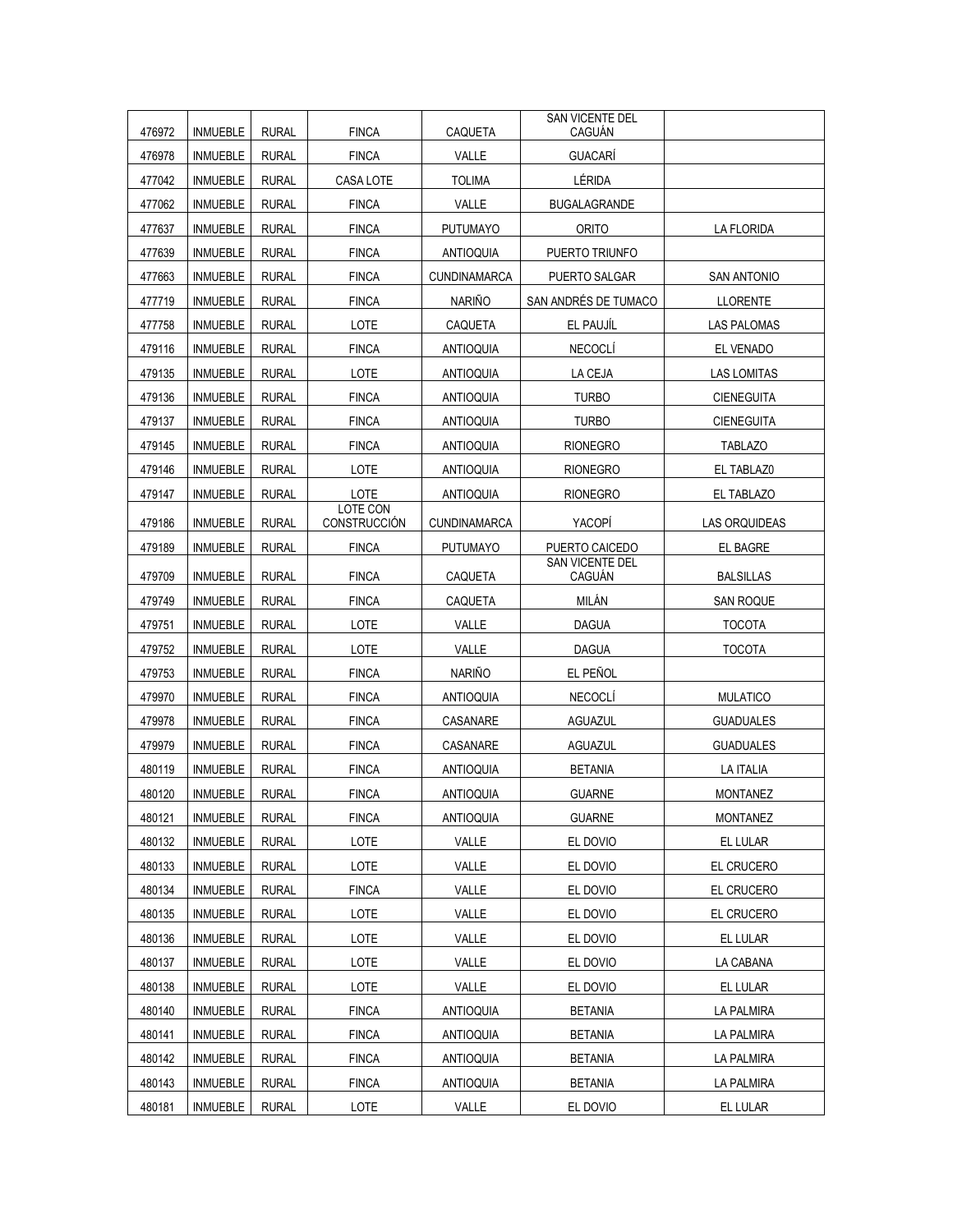| 480182 | <b>INMUEBLE</b> | <b>RURAL</b> | LOTE CON<br>CONSTRUCCIÓN               | VALLE                        | EL DOVIO            | EL LULAR             |
|--------|-----------------|--------------|----------------------------------------|------------------------------|---------------------|----------------------|
| 480183 | <b>INMUEBLE</b> | <b>RURAL</b> | LOTE                                   | VALLE                        | EL DOVIO            | <b>EL LULAR</b>      |
| 480184 | <b>INMUEBLE</b> | <b>RURAL</b> | LOTE                                   | VALLE                        | EL DOVIO            | EL LULAR             |
| 480213 | <b>INMUEBLE</b> | <b>RURAL</b> | <b>FINCA</b>                           | <b>CUNDINAMARCA</b>          | <b>TENJO</b>        | EL CHACAL            |
| 480268 | <b>INMUEBLE</b> | <b>RURAL</b> | LOTE                                   | VALLE                        | CALI                | <b>PAILITA</b>       |
| 480271 | <b>INMUEBLE</b> | <b>RURAL</b> | <b>FINCA</b>                           | VALLE                        | CALI                | <b>LA PAILITA</b>    |
| 480279 | <b>INMUEBLE</b> | <b>RURAL</b> | LOTE                                   | <b>BOLIVAR</b>               | CARTAGENA DE INDIAS | BARÚ                 |
| 480302 | <b>INMUEBLE</b> | <b>RURAL</b> | <b>FINCA</b>                           | CASANARE                     | <b>MONTERREY</b>    | <b>GUAFAL</b>        |
| 480482 | <b>INMUEBLE</b> | <b>RURAL</b> | CASA                                   | CAUCA                        | <b>BALBOA</b>       | LA BERMEJA BAJA      |
| 480600 | <b>INMUEBLE</b> | <b>RURAL</b> | LOTE                                   | <b>BOYACA</b>                | SAN MIGUEL DE SEMA  | <b>HATO VIEJO</b>    |
|        |                 |              | LOTE CON                               |                              |                     |                      |
| 480628 | <b>INMUEBLE</b> | <b>RURAL</b> | CONSTRUCCIÓN<br>LOTE CON               | <b>PUTUMAYO</b>              | VILLAGARZÓN         | VILLAGARZON          |
| 480660 | <b>INMUEBLE</b> | <b>RURAL</b> | CONSTRUCCIÓN                           | <b>NARIÑO</b>                | EL PEÑOL            | LA MINA              |
| 480661 | <b>INMUEBLE</b> | <b>RURAL</b> | <b>FINCA</b>                           | CAQUETA                      | <b>ALBANIA</b>      | LA UNIÓN             |
| 480664 | <b>INMUEBLE</b> | <b>RURAL</b> | LOTE                                   | <b>PUTUMAYO</b>              | VALLE DEL GUAMUEZ   | <b>MIRAVALLE</b>     |
| 480665 | <b>INMUEBLE</b> | <b>RURAL</b> | <b>FINCA</b>                           | CAQUETA                      | EL PAUJÍL           | <b>GALICIA</b>       |
| 480676 | <b>INMUEBLE</b> | <b>RURAL</b> | LOTE                                   | <b>ANTIOQUIA</b>             | VALDIVIA            | RAUDAL VIEJO         |
| 480677 | <b>INMUEBLE</b> | <b>RURAL</b> | LOTE CON<br>CONSTRUCCIÓN               | <b>ANTIOQUIA</b>             | VALDIVIA            | <b>CACHIRIME</b>     |
| 480679 | <b>INMUEBLE</b> | <b>RURAL</b> | CASA LOTE                              | <b>TOLIMA</b>                | SALDAÑA             |                      |
| 480690 | <b>INMUEBLE</b> | <b>RURAL</b> | LOTE                                   | <b>ANTIOQUIA</b>             | VALDIVIA            | SANTA BARBARA        |
| 480794 | <b>INMUEBLE</b> | <b>RURAL</b> | <b>FINCA</b>                           | <b>ANTIOQUIA</b>             | CAMPAMENTO          | LA POLKA             |
| 480825 | <b>INMUEBLE</b> | <b>RURAL</b> | LOTE                                   | <b>BOLIVAR</b>               | CARTAGENA DE INDIAS |                      |
| 480828 | <b>INMUEBLE</b> | <b>RURAL</b> | <b>FINCA</b>                           | VALLE                        | GUACARÍ             | SANTA ROSA DE TAPIAS |
| 481014 | <b>INMUEBLE</b> | <b>RURAL</b> | <b>FINCA</b>                           | <b>NORTE DE</b><br>SANTANDER | CHINÁCOTA           |                      |
| 481057 | <b>INMUEBLE</b> | <b>RURAL</b> | LOTE                                   | VALLE                        | <b>BUGALAGRANDE</b> | <b>CHORRERAS</b>     |
| 481069 | <b>INMUEBLE</b> | <b>RURAL</b> | LOTE                                   | <b>NARIÑO</b>                | EL PEÑOL            |                      |
| 481090 | <b>INMUEBLE</b> | <b>RURAL</b> | LOTE                                   | <b>PUTUMAYO</b>              | <b>ORITO</b>        | <b>LAS DELICIAS</b>  |
| 481998 | <b>INMUEBLE</b> | <b>RURAL</b> | <b>LOTE CON</b><br><b>CONSTRUCCIÓN</b> | CAQUETA                      | LA MONTAÑITA        | EL GUAMO             |
| 482002 | <b>INMUEBLE</b> | <b>RURAL</b> | <b>FINCA</b>                           | PUTUMAYO                     | VALLE DEL GUAMUEZ   | <b>GUISIA</b>        |
| 482097 | <b>INMUEBLE</b> | <b>RURAL</b> | <b>FINCA</b>                           | CORDOBA                      | SAN ANTERO          | PELAYO               |
| 482513 | <b>INMUEBLE</b> | <b>RURAL</b> | <b>FINCA</b>                           | <b>CUNDINAMARCA</b>          | SASAIMA             | <b>BUENOS AIRES</b>  |
|        |                 |              | LOTE CON                               |                              |                     |                      |
| 482701 | INMUEBLE        | <b>RURAL</b> | CONSTRUCCIÓN                           | <b>CUNDINAMARCA</b>          | ARBELÁEZ            | <b>SAN ROQUE</b>     |
| 487378 | INMUEBLE        | <b>RURAL</b> | LOTE                                   | VALLE                        | CALI                | <b>POTRERITO</b>     |
| 496730 | <b>INMUEBLE</b> | <b>RURAL</b> | LOTE                                   | META                         | PUERTO LLERAS       | <b>LAURELES</b>      |
| 496729 | <b>INMUEBLE</b> | <b>RURAL</b> | <b>FINCA</b>                           | <b>META</b>                  | PUERTO LLERAS       | <b>LAURELES</b>      |
| 501523 | <b>INMUEBLE</b> | <b>RURAL</b> | <b>FINCA</b>                           | <b>ANTIOQUIA</b>             | VALDIVIA            | <b>LA AMERICA</b>    |
| 508150 | INMUEBLE        | <b>RURAL</b> | LOTE                                   | <b>CUNDINAMARCA</b>          | LA CALERA           | LA CALERA            |
| 508151 | <b>INMUEBLE</b> | <b>RURAL</b> | LOTE                                   | CUNDINAMARCA                 | LA CALERA           | LA CALERA            |
| 510406 | <b>INMUEBLE</b> | <b>RURAL</b> | <b>FINCA</b>                           | <b>ANTIOQUIA</b>             | <b>RIONEGRO</b>     | LA QUIEBRA           |
| 518241 | INMUEBLE        | <b>RURAL</b> | <b>FINCA</b>                           | <b>ANTIOQUIA</b>             | TARAZÁ              | <b>BEJUQUILLO</b>    |
| 493470 | <b>INMUEBLE</b> | <b>RURAL</b> | LOTE                                   | CAQUETA                      | VALPARAÍSO          | EL CARBON            |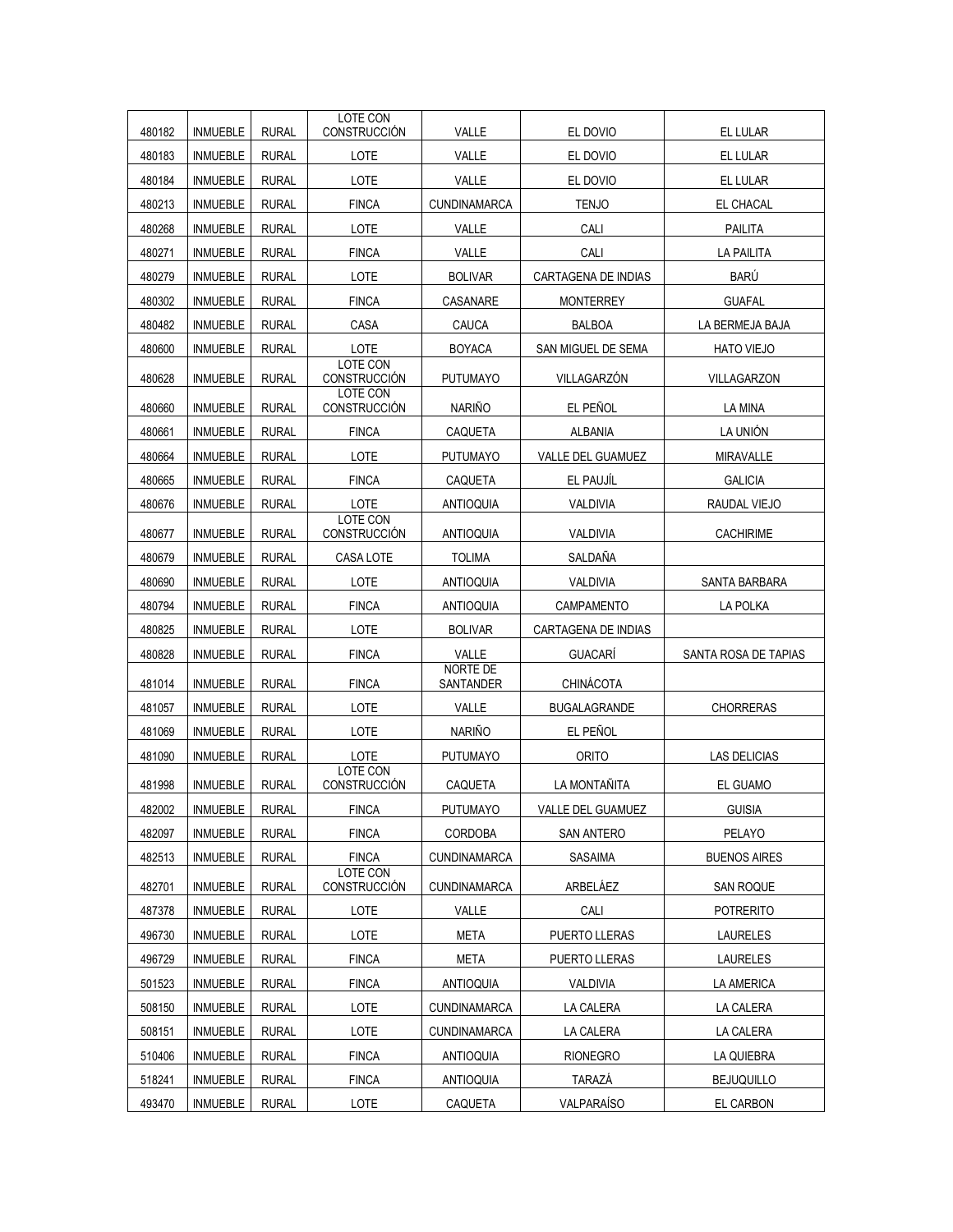| 496914 | <b>INMUEBLE</b> | <b>RURAL</b> | LOTE         | <b>BOYACA</b>       | <b>PAUNA</b>         | QUIPAMA Y OQUIMA    |
|--------|-----------------|--------------|--------------|---------------------|----------------------|---------------------|
| 496918 | <b>INMUEBLE</b> | <b>RURAL</b> | <b>FINCA</b> | <b>META</b>         | EL DORADO            | <b>AGUAS CLARAS</b> |
| 496917 | <b>INMUEBLE</b> | <b>RURAL</b> | <b>FINCA</b> | META                | EL DORADO            | <b>AGUAS CLARAS</b> |
| 496916 | <b>INMUEBLE</b> | <b>RURAL</b> | <b>FINCA</b> | <b>META</b>         | EL DORADO            | <b>AGUAS CLARAS</b> |
| 496919 | <b>INMUEBLE</b> | <b>RURAL</b> | LOTE         | CAQUETA             | MILÁN                | <b>FILADELFIA</b>   |
| 496939 | <b>INMUEBLE</b> | <b>RURAL</b> | LOTE         | CAQUETA             | CARTAGENA DEL CHAIRÁ | LA FLORIDA          |
| 496941 | <b>INMUEBLE</b> | <b>RURAL</b> | LOTE         | <b>CUNDINAMARCA</b> | YACOPÍ               | PUEBLO NUEVO        |
| 496951 | INMUEBLE        | <b>RURAL</b> | LOTE         | <b>BOYACA</b>       | <b>PAUNA</b>         | MORAL Y LOMALTA     |
| 496953 | <b>INMUEBLE</b> | <b>RURAL</b> | LOTE         | <b>CAQUETA</b>      | EL PAUJÍL            | <b>LAS PALOMAS</b>  |
| 496974 | <b>INMUEBLE</b> | <b>RURAL</b> | LOTE         | <b>BOYACA</b>       | <b>PAUNA</b>         | <b>PARAMO</b>       |
| 496983 | <b>INMUEBLE</b> | <b>RURAL</b> | LOTE         | <b>BOYACA</b>       | <b>OTANCHE</b>       | <b>PIZARRA</b>      |
| 496990 | <b>INMUEBLE</b> | <b>RURAL</b> | LOTE         | <b>BOYACA</b>       | <b>PAUNA</b>         | <b>ESPERANZA</b>    |
| 520634 | <b>INMUEBLE</b> | <b>RURAL</b> | LOTE         | CAQUETA             | LA MONTAÑITA         | <b>REINA MEDIA</b>  |
| 496908 | <b>INMUEBLE</b> | <b>RURAL</b> | LOTE         | VALLE               | ANDALUCÍA            | <b>MONTEHERMOSO</b> |
| 496913 | INMUEBLE        | <b>RURAL</b> | LOTE         | VALLE               | <b>RIOFRÍO</b>       | <b>RIOFRIO</b>      |
| 501229 | <b>INMUEBLE</b> | <b>RURAL</b> | LOTE         | <b>BOYACA</b>       | <b>PAUNA</b>         | <b>AGUA FRIA</b>    |
| 518648 | <b>INMUEBLE</b> | <b>RURAL</b> | <b>FINCA</b> | <b>TOLIMA</b>       | <b>RIOBLANCO</b>     | <b>LA VIRGEN</b>    |
| 518905 | <b>INMUEBLE</b> | <b>RURAL</b> | LOTE         | CAQUETA             | LA MONTAÑITA         | LA REINA ALTA       |
| 518906 | <b>INMUEBLE</b> | <b>RURAL</b> | LOTE         | CAQUETA             | LA MONTAÑITA         | EL PATO             |
| 519419 | <b>INMUEBLE</b> | <b>RURAL</b> | <b>FINCA</b> | <b>CUNDINAMARCA</b> | YACOPÍ               | <b>LLANADAS</b>     |
| 518649 | <b>INMUEBLE</b> | <b>RURAL</b> | LOTE         | VALLE               | <b>DAGUA</b>         | <b>EL CARMEN</b>    |
| 518652 | <b>INMUEBLE</b> | <b>RURAL</b> | <b>FINCA</b> | VALLE               | DAGUA                | EL CARMEN           |
| 518653 | <b>INMUEBLE</b> | <b>RURAL</b> | LOTE         | VALLE               | PALMIRA              | SITIO BARRANCAS     |
| 518654 | <b>INMUEBLE</b> | <b>RURAL</b> | LOTE         | VALLE               | <b>PALMIRA</b>       | SITIO BARRANCAS     |
| 518655 | INMUEBLE        | <b>RURAL</b> | <b>FINCA</b> | VALLE               | <b>PALMIRA</b>       | <b>PALMIRA</b>      |
| 518656 | <b>INMUEBLE</b> | <b>RURAL</b> | <b>FINCA</b> | VALLE               | <b>PRADERA</b>       | PARAJE BOLO BLANCO  |
| 518657 | <b>INMUEBLE</b> | <b>RURAL</b> | LOTE         | VALLE               | <b>PRADERA</b>       | <b>BOLO BLANCO</b>  |
| 518658 | <b>INMUEBLE</b> | <b>RURAL</b> | LOTE         | VALLE               | <b>PALMIRA</b>       | <b>AGUACLARA</b>    |
| 518660 | <b>INMUEBLE</b> | <b>RURAL</b> | LOTE         | VALLE               | PRADERA              | <b>BOLO BLANCA</b>  |
| 518661 | <b>INMUEBLE</b> | <b>RURAL</b> | LOTE         | VALLE               | <b>PRADERA</b>       | PRADERA             |
| 518662 | <b>INMUEBLE</b> | <b>RURAL</b> | LOTE         | VALLE               | <b>PALMIRA</b>       | <b>PALMIRA</b>      |
| 525183 | INMUEBLE        | <b>RURAL</b> | <b>FINCA</b> | <b>PUTUMAYO</b>     | PUERTO CAICEDO       | PIÑUÑA              |
| 525697 | <b>INMUEBLE</b> | <b>RURAL</b> | LOTE         | <b>BOLIVAR</b>      | CARTAGENA DE INDIAS  | CARTAGENA           |
| 525698 | INMUEBLE        | <b>RURAL</b> | LOTE         | <b>BOLIVAR</b>      | CARTAGENA DE INDIAS  | CARTAGENA           |
| 525647 | <b>INMUEBLE</b> | <b>RURAL</b> | LOTE         | VALLE               | JAMUNDI              | <b>JAMUNDI</b>      |
| 525935 | INMUEBLE        | <b>RURAL</b> | LOTE         | <b>ANTIOQUIA</b>    | TARAZÁ               | <b>PURI</b>         |
| 525688 | <b>INMUEBLE</b> | <b>RURAL</b> | <b>FINCA</b> | <b>CALDAS</b>       | <b>SUPÍA</b>         | CAMACHO             |
| 525683 | <b>INMUEBLE</b> | <b>RURAL</b> | LOTE         | <b>CUNDINAMARCA</b> | YACOPÍ               | YACOPI              |
| 525694 | INMUEBLE        | <b>RURAL</b> | LOTE         | <b>BOYACA</b>       | <b>OTANCHE</b>       | <b>MIRADOR</b>      |
| 525974 | <b>INMUEBLE</b> | <b>RURAL</b> | <b>FINCA</b> | <b>BOYACA</b>       | TUNUNGUÁ             | <b>SANTA ROSA</b>   |
| 526011 | <b>INMUEBLE</b> | <b>RURAL</b> | LOTE         | <b>ANTIOQUIA</b>    | MEDELLÍN             | LA LANA             |